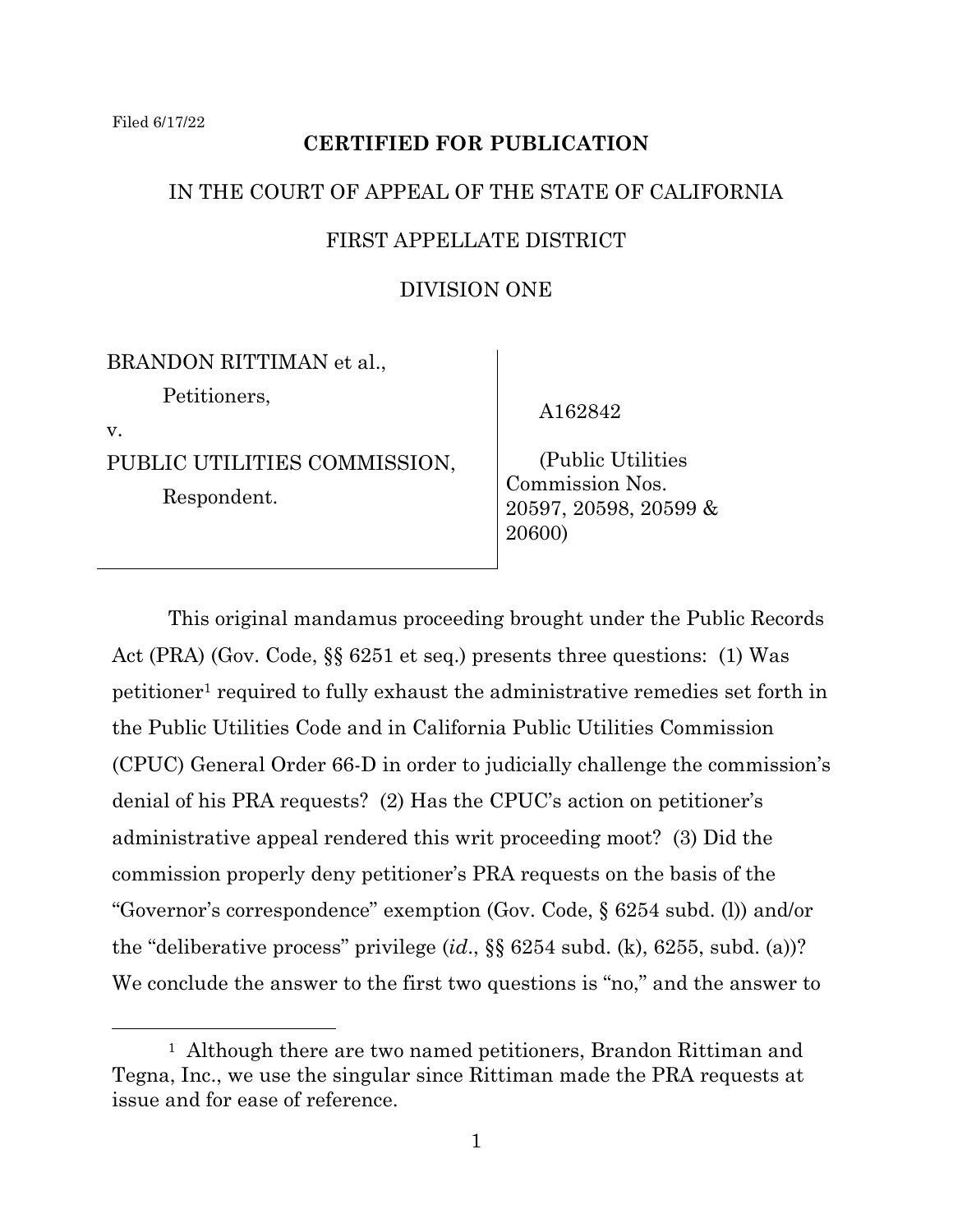the third, is "yes." We therefore sustain the CPUC's return by way of demurrer without leave to amend and dismiss this original proceeding.

#### **I. BACKGROUND**

In mid-November 2020, petitioner made four PRA requests seeking "all communications between" CPUC President Marybel Batjer and/or her "principal executive staff," and members of the Governor's staff, since the date of Batjer's appointment in mid-August 2019. The requested records included "all documents, emails, or texts whether made on state-issued or personal devices."

Consistent with Government Code section  $6253$ , subdivision  $(c)$ ,  $2$  the CPUC, on November 30, notified petitioner of its "determination" that the requested records were statutorily exempt from disclosure under Government Code section 6254, subdivision (l)—the Governor's correspondence exemption3—and would not be made available.

On December 4, in accordance with CPUC General Order 66-D, enacted pursuant to Government Code section 6253.4, subdivisions (a) and  $(b)(28)^4$ 

<sup>3</sup> Government Code section 6254 excludes from disclosure "any of the following records: [¶] . . . [¶] (l) "Correspondence of and to the Governor or employees of the Governor's office or in the custody of or maintained by the Governor's Legal Affairs Secretary." (Gov. Code, § 6254, subd. (l).)

<sup>4</sup> Government Code section 6253.4, subdivision (a) states: "Every agency may adopt regulations stating the procedures to be followed when making its records available in accordance with this section." Subdivision (b)(28) sets forth a list of government entities, including the CPUC, that must also "establish written guidelines for accessibility of records," which must be

<sup>2</sup> Government Code section 6253, subdivision (c), provides in pertinent part: "Each agency, upon a request for a copy of records, shall, within 10 days from the receipt of the request, determine whether the request, in whole or in part, seeks copies of disclosable public records in the possession of the agency and shall promptly notify the person making the request of the determination and the reasons therefore."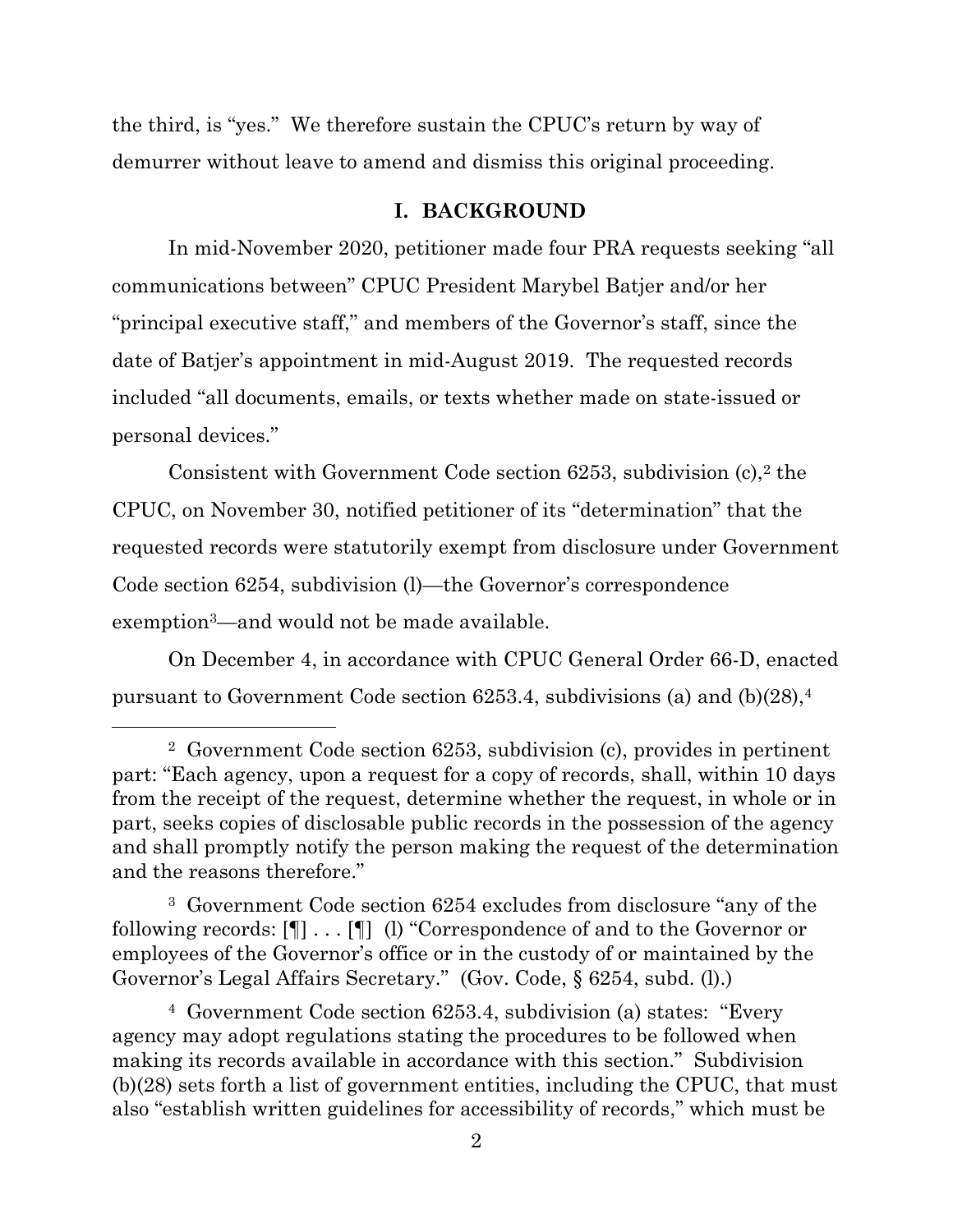petitioner sent an e-mail to a CPUC Legal Division attorney appealing the determination that the requested records are statutorily exempt from disclosure. His stated ground for appeal was that "correspondence," as the term is used in the exemption, must be "narrowly . . . 'confined to communications by letter,' " citing *Times Mirror Co. v. Superior Court* (1991) 53 Cal.3d 1325, 1337 (*Times Mirror Co.*). (Underscoring omitted.) He therefore requested that the commission provide "all text messages, emails, and calendar entries." Although petitioner's e-mail did not comply with the commission's procedural rules for such appeals, the commission acknowledged receipt of his appeal.

The next step in the CPUC's internal appeal process requires its legal division to prepare a draft "Resolution" responding to the issue(s) raised by the requestor's appeal. (Gen. Ord.  $66-D \S 6.1$ .) As the resolution subsequently adopted by the commission in this case illustrates, such resolutions are in the nature of a detailed legal disposition that summarizes the facts of the particular PRA request and discusses and applies what the CPUC determines is the applicable law. Draft resolutions are made available for public review and comment, and acted on by the commission at the next scheduled board meeting. (Gen. Ord. 66-D § 6.1.) General Order 66-D does not set forth deadlines for completing and posting of draft resolutions, or for commission action on a draft resolution.

As of mid-April 2021, the CPUC had not posted a draft resolution on petitioner's appeal, and petitioner notified the commission by letter that if a draft was not before it on April 22, he would deem its lack of action "a

posted and copies of which must be available on request. (*Id*., § 6253.4, subd. (b)(28).)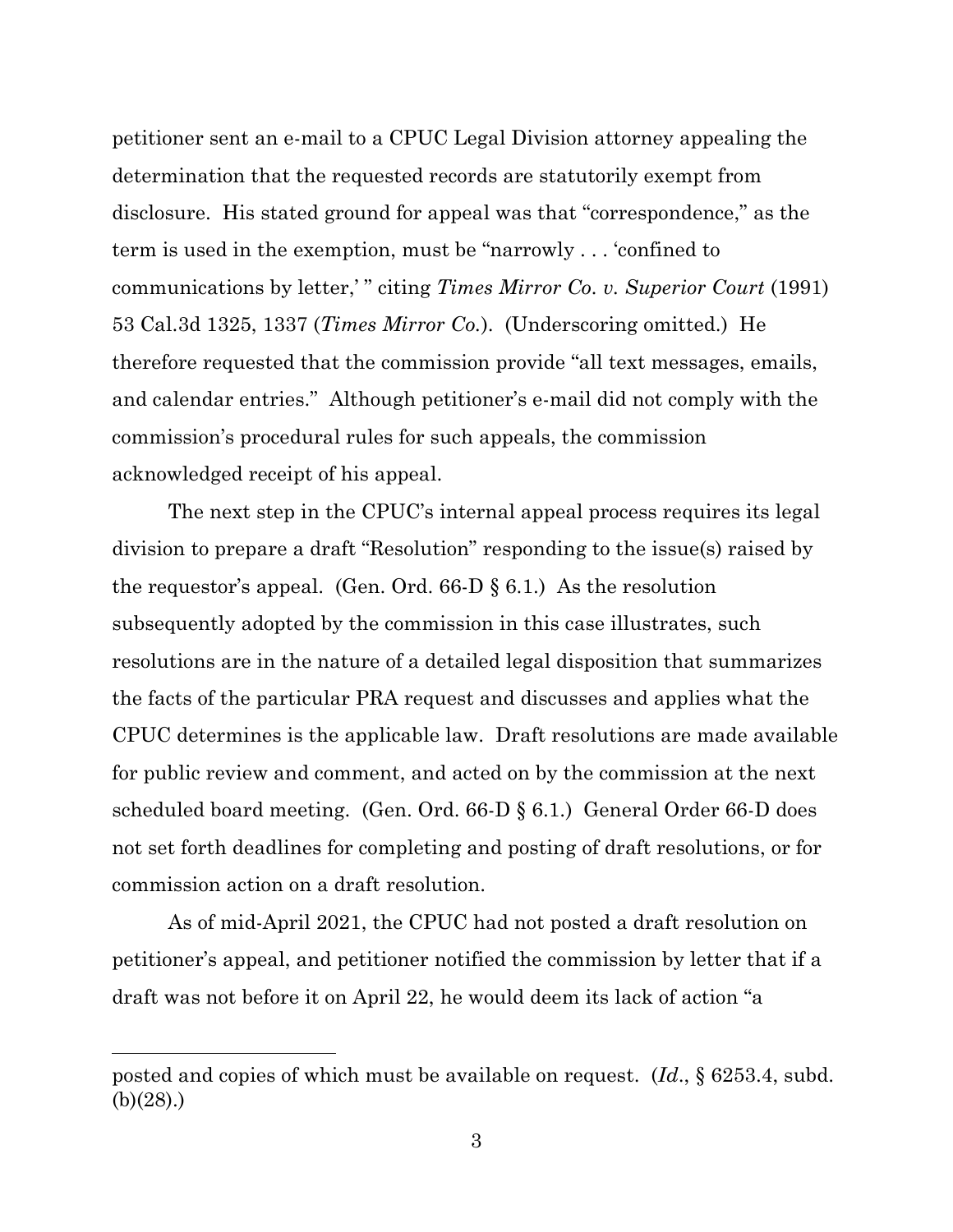constructive denial" of his appeal "and seek judicial review" in the appellate courts.

In his letter, petitioner advanced a new reason why the Governor's correspondence exemption assertedly did not apply. He maintained a "California's Court of Appeals has held that [Government Code] section 6254(l) provides confidentiality to a small subset of 'letters' and other correspondence received by the Governor's Office: it applies only to those communications sent from individuals, companies, and/or groups who are *outside of the government*," citing to *California First Amendment Coalition v. Superior Court* (1998) 67 Cal.App.4th 159, 168 (*First Amendment Coalition*).

A CPUC attorney responded by letter five days later, apologizing for the delay in the draft resolution, citing "workload issues." She anticipated the draft resolution would be prepared and posted on May 21, for action at the commission's June 24 board meeting.

Not seeing a draft resolution on May 21, petitioner e-mailed the same CPUC attorney on May 24 and 25. The attorney again apologized and stated the draft would be circulated by July 2 for the commission's August 4 board meeting.

Two weeks later, on June 14, petitioner filed the instant mandamus proceeding. He alleged, given the passage of seven months since the filing of his administrative appeal, his appeal had been "constructively denied." He further maintained the Governor's correspondence exemption applies solely to correspondence from private parties and therefore is inapplicable to his requests for communications between the Commission President and/or her principle executive staff, and the Governor's staff. He requested immediate access to the disputed records.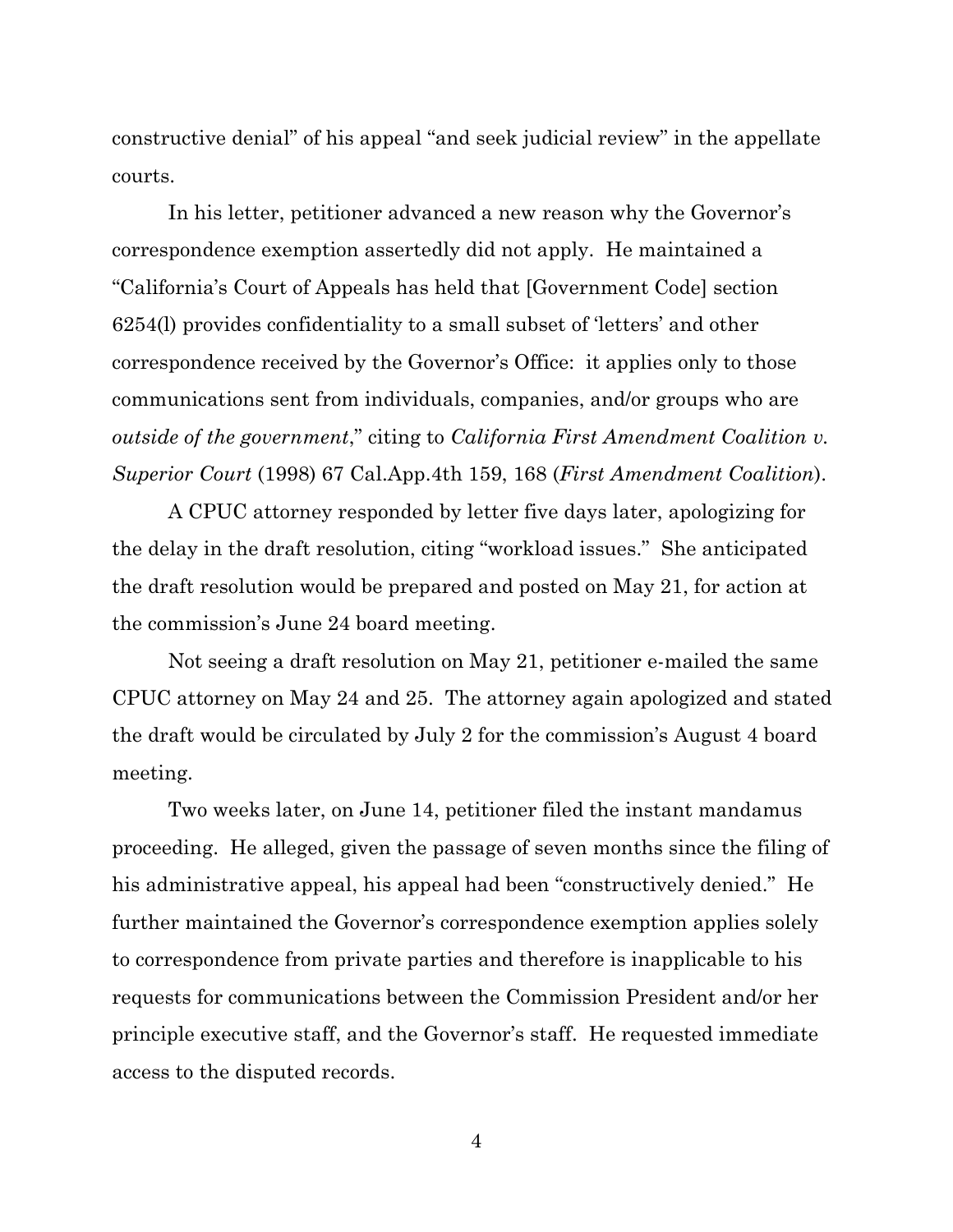We summarily denied the petition, indicating petitioner had not exhausted his administrative remedies. The Supreme Court granted review and transferred the matter back to us with directions to vacate our denial order and issue an order to show cause (OSC) to the trial court. The high court corrected its order on November 22, directing that we issue an OSC to the CPUC. We did so on December 1.

In the meantime, on November 18, the commission adopted Resolution No. L-612, an 11-page, single-spaced decision, denying petitioner's administrative appeal, principally on the basis of the Governor's correspondence exemption (Gov. Code, § 6254, subd. (l)), and "deliberative process" privilege (*id*., §§ 6254, subd. (k), 62555).

On November 30, petitioner sent an e-mail to several CPUC e-mail addresses, including that of the person (a legal support supervisor II) who had served him by e-mail him with a copy of the CPUC's Resolution, attaching an "Application for Rehearing." Petitioner sent a follow up e-mail asking for confirmation that his prior e-mail had been received, to which the same person responded, "Confirm receipt."6 This apparent filing effort was not done in accordance with CPUC procedural rules, which require either filing a hard copy with the CPUC docket office or use of a specific e-filing service, which, upon filing, provides the party with confirmation of filing and

<sup>&</sup>lt;sup>5</sup> "The deliberative process privilege (known as 'executive privilege' under federal law) protects materials reflecting deliberative or decisionmaking processes." (*Wilson v. Superior Court* (1996) 51 Cal.App.4th 1136, 1142; see generally *Times Mirror Co., supra,* 53 Cal.3d at pp. 1339– 1346.)

<sup>6</sup> We grant petitioner's request for judicial notice filed January 14, 2022, of his e-mail (exhibit 5) and the staff person's reply (exhibit 6). The request is otherwise denied.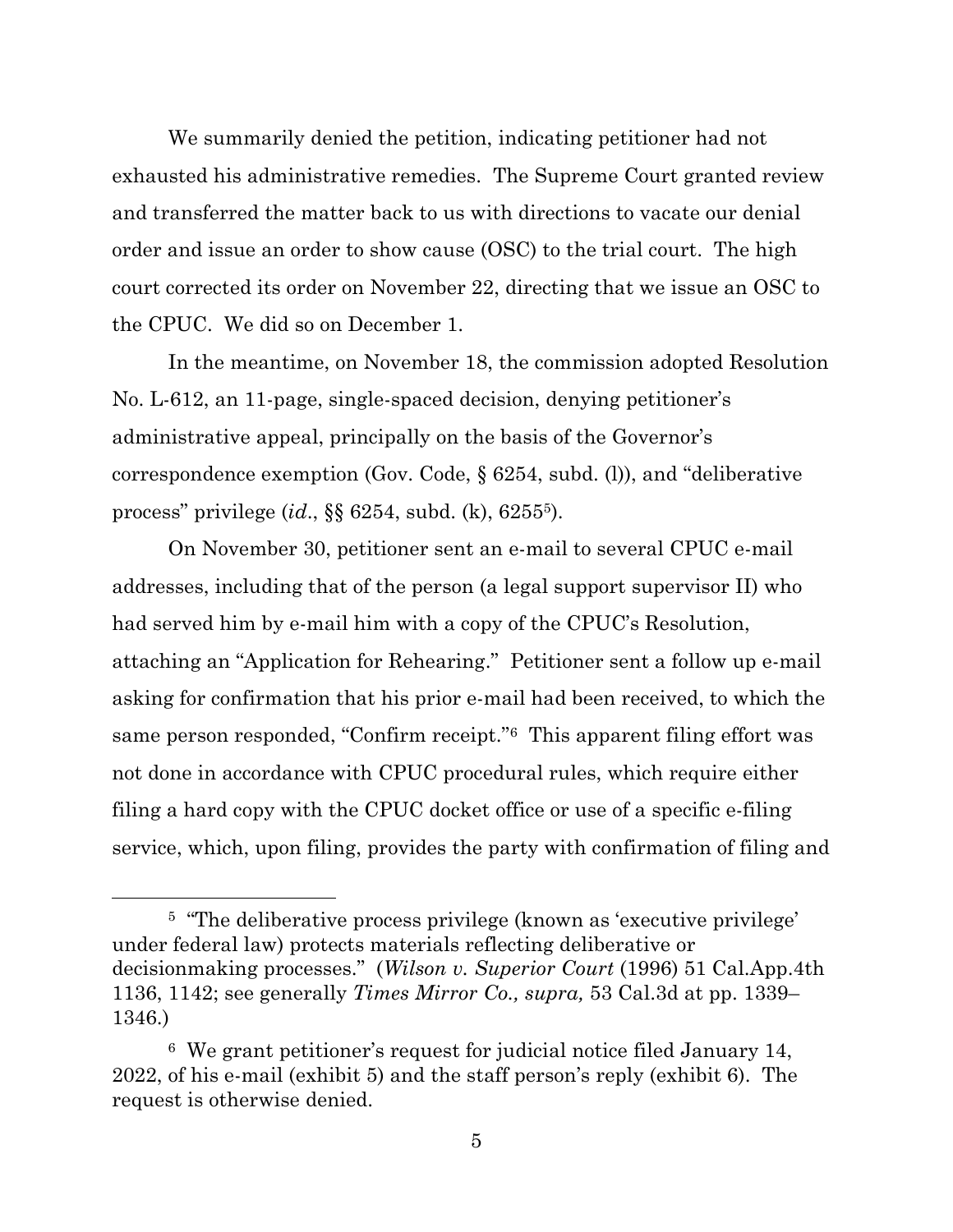docketing. (Cal. Code Regs., tit 20, § 1.13.) Petitioner's e-mail never made its way to the docketing office, and apparently petitioner never followed up to confirm timely filing and docketing.

The CPUC duly filed a return to the OSC in the form of a demurrer, supported by a memorandum of points and authorities. The commission advanced three grounds for dismissal of the writ petition: (1) Petitioner failed to fully exhaust his administrative remedies, specifically by failing to file an application for rehearing as required by Public Utilities Code section 1731 and General Order 66-D section 6.2. (2) The CPUC's adoption of Resolution No. L-612 denying petitioner's administrative appeal moots this mandamus proceeding. (3) The commission properly denied petitioner's PRA requests on the basis of the Governor's correspondence exemption and the deliberative process privilege.

Petitioner filed a reply, taking issue with each of these grounds.

#### **II. DISCUSSION**

#### *A. Exhaustion of Administrative Remedies*

We first address the CPUC's claim that since petitioner failed to exhaust his administrative remedies set forth in the Public Utilities Code, and specifically the rehearing provisions of Public Utilities Code section 1731, we lack jurisdiction to consider the merits of petitioner's challenge to the denial of his PRA requests and must dismiss his writ petition. Petitioner maintains, having granted review and transferred the matter to this court, the Supreme Court has already ruled in his favor on exhaustion and therefore the issue need not detain us further. He further claims that even if exhaustion may otherwise be required, he is excused from doing so in this case given the commission's delay in acting on his administrative appeal. As we shall explain, we conclude the administrative remedies set forth in the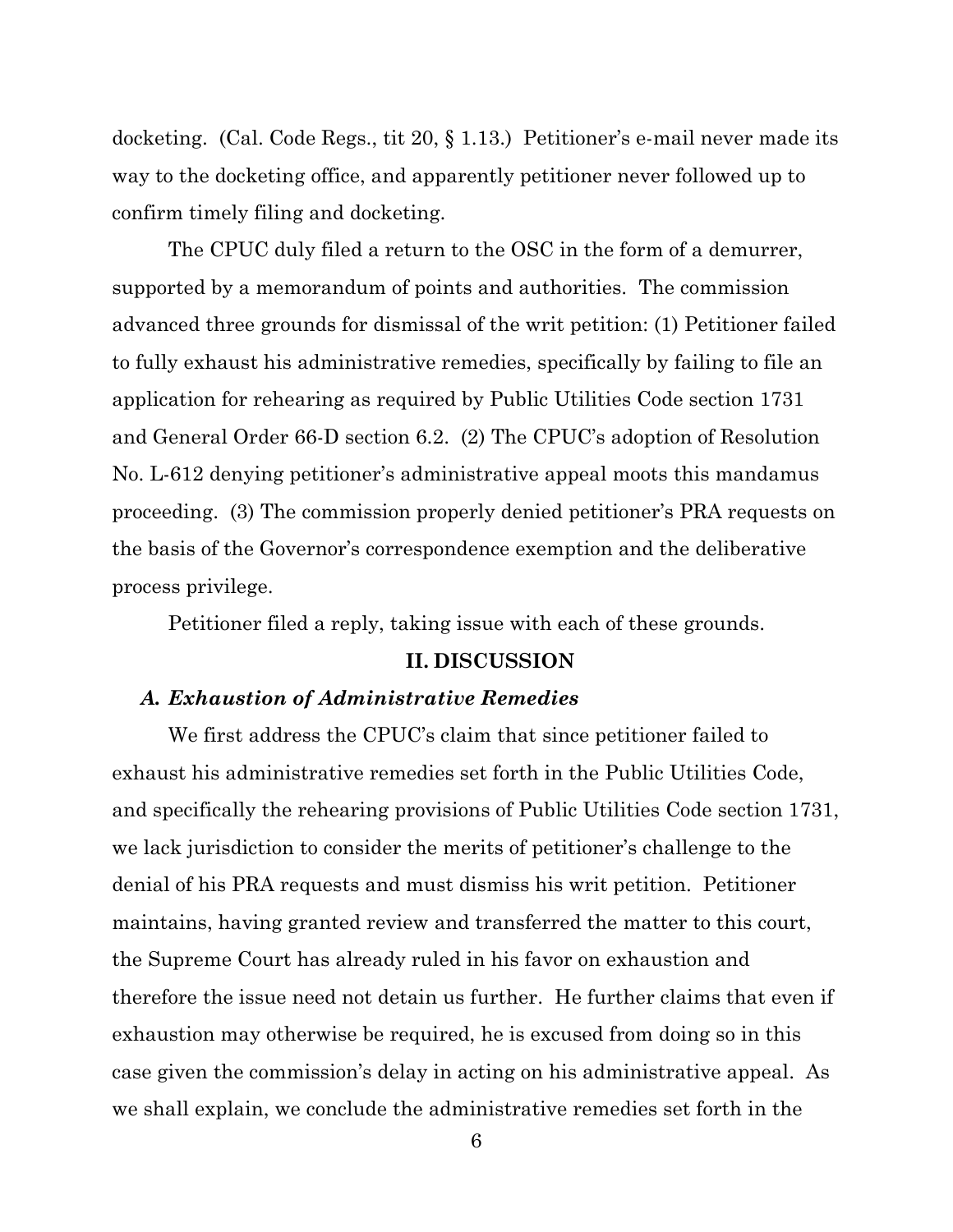Public Utilities Code, and specifically section 1731, do not apply to the PRA and therefore there is no jurisdictional impediment to our review of petitioner's challenge to the commission's determination denying his requests. We further conclude any non-statutory administrative remedies must comply with the language and purpose of the PRA and, in this case, petitioner is excused from exhausting such remedies.

Before taking up the CPUC's exhaustion argument, we address petitioner's assertion that the issue has already been decided in his favor because the Supreme Court granted review and transferred the matter back to us with directions to issue an OSC. According to petitioner, "[t]he fact that the Supreme Court issued the Writ proves, beyond peradventure, that it necessarily rejected CPUC's argument that *no court* has jurisdiction over this case until Petitioners 'have exhausted their administrative remedies.' "

Petitioner is mistaken as to the import of a grant of review by our high court. In granting a petition for review, the court decides only to accept the case and to address one or more of the issues tendered for review—this is *not*  a decision on the merits of any issue as to which the court grants review. (See Cal. Rules of Court, rule 8.500(b), (c).) Rather, on granting review, the court may retain the case on its own docket (for further briefing, oral argument and decision) or transfer the case back to the Court of Appeal from which it originated, with directions, for example, in writ proceedings, to issue an OSC to the lower tribunal (most often the trial court, but in some cases, as here, another tribunal). (See Cal. Rules of Court, rules 8.516(a) & (b), 8.528(d).) The grant and transfer procedure is commonly used, and it is *not* a merits decision. (See *id*., rule 8.528(d) & (f).)

Nor was the high court's directive to issue an OSC any kind of merits determination. (See Cal. Rules of Court, rule, 8.528(d) & (f); see also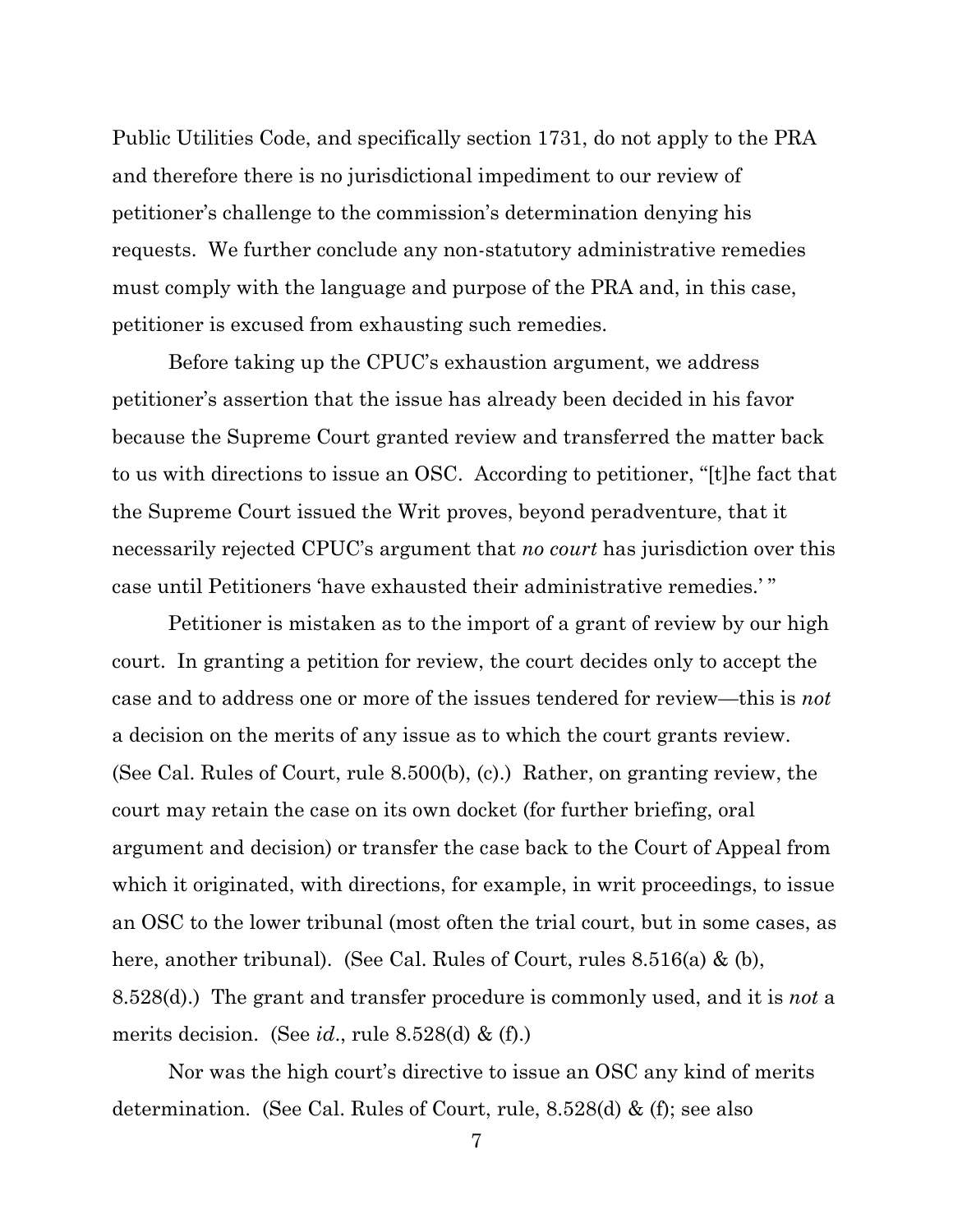*Clemmons v. Railroad Commission* (1916) 173 Cal. 254, 256–258 (*Clemmons*) [that high court issued OSC in writ of review proceeding did not foreclose commission from claiming petitioners' failure to file a timely application for rehearing deprived court of jurisdiction to decide the merits].) On the contrary, issuance of an OSC in a mandamus proceeding makes the matter a "cause," requiring the filing of a return and allowing for the filing of a reply, requiring oral argument unless waived, and requiring disposition by way of a written decision. (See Cal. Rules of Court, rule 8.487(b); *Lewis v. Superior Court* (1999) 19 Cal.4th 1232, 1239–1241.)

Thus, whether petitioner was, as the CPUC asserts, required to fully exhaust the administrative remedies set forth in the Public Utilities Code and General Order 66-D is squarely before us.

In support of its assertion that petitioner was required to fully exhaust the administrative remedies set forth in the Public Utilities Code, and specifically section 1731, the commission cites to the constitutional and statutory provisions investing it with broad administrative, legislative and judicial powers, and defining the bounds of judicial review of commission actions. (See generally *People v. Western Air Lines, Inc.* (1954) 42 Cal.2d 621, 630; see also *Clemmons, supra,* 173 Cal. at pp. 256–258 [requiring full exhaustion]; *PegaStaff v. Public Utilities Com.* (2015) 236 Cal.App.4th 374, 388–389 (*PegaStaff*) [requiring full exhaustion].)

These provisions include article XII, section 2, of our constitution which grants the CPUC the right to "establish its own procedures" "[s]ubject to statute and due process." (Cal. Const., art. XII, § 2.) Section 5 of article XII, in turn, grants the Legislature "plenary power, unlimited by other provisions of this constitution but consistent with this article, to confer additional authority and jurisdiction upon the commission, [and] to establish the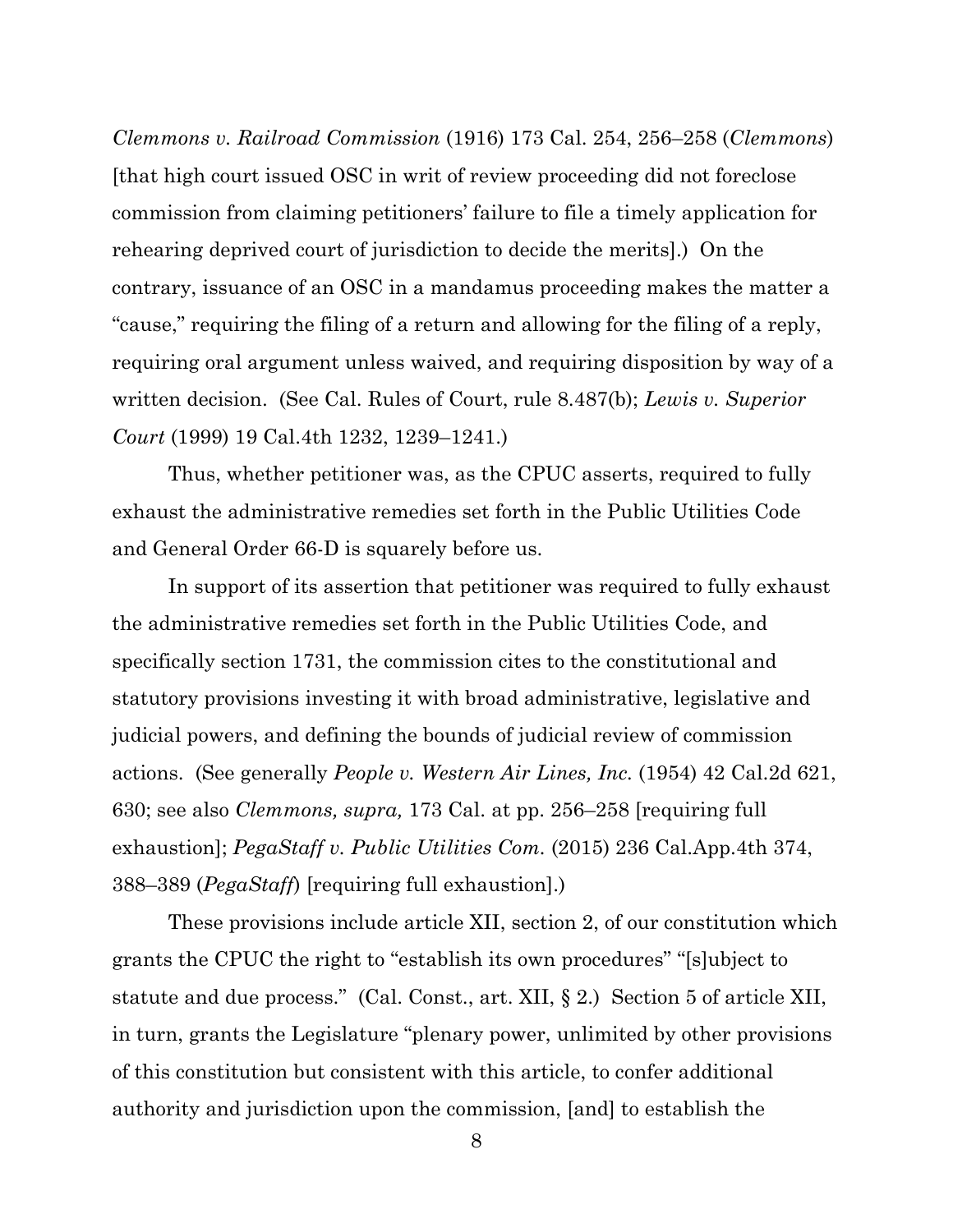manner and scope of review of commission action in a court of record...." (*Id.,* § 5.) Pursuant to this power, the Legislature has enacted a host of statutes governing procedure in, and judicial review of, matters before the commission. (Pub. Util. Code, §§ 1701 et seq., 1731 et seq; *PegaStaff, supra,*  236 Cal.App.4th at pp. 381, 383.) These statutory provisions include Public Utilities Code section 1701, which states in pertinent part: "All hearings, investigations, and proceedings shall be governed by this part and by rules of practice and procedure adopted by the commission. . . ." (Pub. Util. Code, § 1701, subd. (a).) Pursuant to this statutory authority, as well as its own constitutional authority, the CPUC has enacted, by regulation, decision and general order (such as General Order 66-D), numerous rules of practice and procedure. (E.g., Cal. Code Regs., tit. 20, § 1.3 et seq.; Gen. Ord. 66-D.)

We are specifically concerned here with Public Utilities Code section 1731, entitled "Judicial review procedures," which states in pertinent part: "After an order or decision has been made by the commission, a party to the action or proceeding . . . may apply for a rehearing. . . . *A cause of action arising out of any order or decision of the commission shall not accrue in any court to any corporation or person unless the corporation or person has filed an application to the commission for a rehearing* within 30 days after the date of issuance. . . ." (Pub. Util. Code, § 1731, subd. (b)(1), italics added.) Public Utilities Code section 1759, in turn, entitled "Jurisdiction," states in pertinent part: "No court of this state, except the Supreme Court and the court of appeal, to the extent specified in this article*,* shall have jurisdiction to review, reverse, correct, or annul any order or decision of the commission or to . . . enjoin, restrain, or interfere with the commission in the performance of its official duties." (*Id*., § 1759, subd. (a).) Such judicial action is typically by way of writ of review. (*Id*., § 1756, subd. (a).) However, "[t]he writ of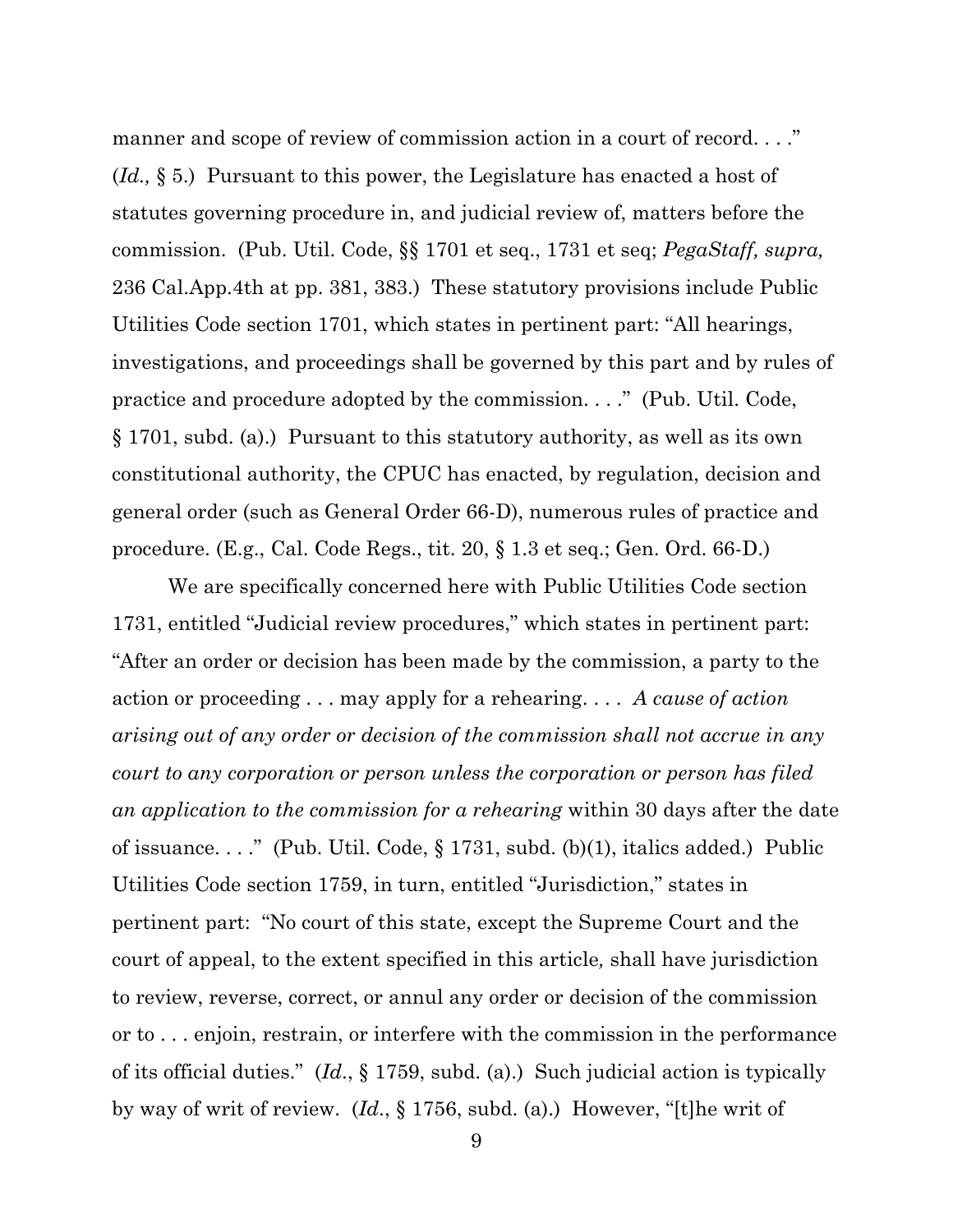mandamus shall [also] lie from the Supreme Court and from the court of appeal to the commission in all proper cases as prescribed in Section 1085 of the Code of Civil Procedure." (*Id*., § 1759, subd. (b).)

Our Supreme Court has twice held that these constitutional and statutory provisions are of true jurisdictional import. In *Clemmons*, the court had before it a challenge to a water rate increase approved by the thendenominated Railroad Commission. (*Clemmons, supra,* 173 Cal. at p. 255.) The commission maintained the court could not consider the petitioners' challenge "because timely application had not been made to the commission itself for rehearing." (*Id.* at p. 256.) Although the petitioners had filed an application, they had not done so within the prescribed time period. (*Id.* at pp. 257–258.)

The high court first explained that its grant of an OSC to the commission did not preclude it from "continuing to insist" that the court could not reach the merits of the rate challenge—because "the point goes to the jurisdiction of the court and it may, therefore, be raised at any stage of the proceedings." (*Clemmons, supra,* 173 Cal. at p. 256*.*)

The court went on to agree with the commission that it could not address the merits, citing to the statutory language (now set forth in Pub. Util. Code, § 1731) that " '[n]o cause of action arising out of any order or decision . . . shall accrue in any court" in the absence of an application for rehearing by the commission. (*Clemmons, supra,* 173 Cal. at p. 257.) This conclusion, said the court, was "the necessary consequence" of the constitutional grant of authority to the legislature "to confer powers upon" the commission and of the legislature's chosen means of doing so. (*Id.* at pp. 256–257*.*) Since the petitioners had failed to timely file an application for rehearing, "it follow[ed] that the petitioners [had] lost their right to apply to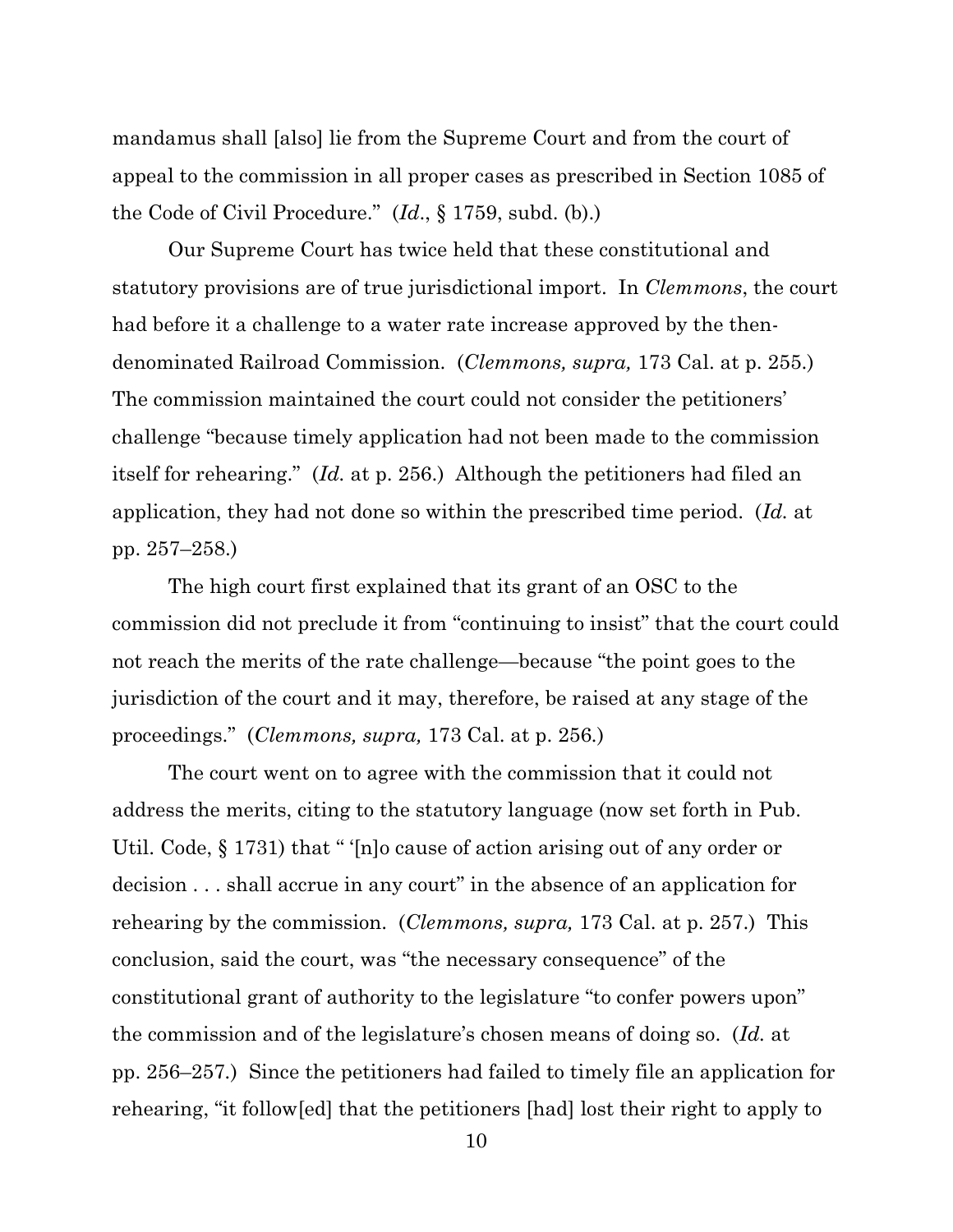this court, or to any court in the state, for a review of the action of the commission."7 (*Clemmons*, at p. 257.)

Although *Clemmons* was decided more than a century ago, the Supreme Court has never stepped back from its decision in that case. In *Consumers Lobby Against Monopolies v. Public Utilities Commission* (1979) 25 Cal.3d 891, 902 (*Consumers Lobby*), <sup>8</sup> the court reiterated it is "required to deny [an] entire petition [for writ of review] on procedural [i.e., non-merit] grounds if certain prerequisites to our jurisdiction are not met," for example, "if prior to filing in this court the petitioner failed to apply to the commission for a rehearing." We, of course, are bound to follow Supreme Court precedent. (See *Auto Equity Sales, Inc. v. Superior Court* (1962) 57 Cal.2d 450, 456.)

In light of *Clemmons* and its progeny, and in light of the continuing statutory constraints imposed by the Legislature on judicial challenges to actions of the CPUC, the commission's insistence that petitioner was jurisdictionally required to fully exhaust his administrative remedies, and specifically, was required to file a timely application for rehearing under Public Utilities Code section 1731, is understandable.9 (See *Shiseido* 

<sup>7</sup> The CPUC continues to require strict compliance with its rules governing the filing of applications for rehearing. (E.g., *In re The Matter of the Application of San Diego Gas & Electric Company* (Cal. P.U.C., Dec. 18, 2014) 2014 WL 7437560 [denying motion to accept late filing of application for rehearing that was partially, but not fully, electronically transmitted to the Docket Office by 5:00 p.m.].)

<sup>8</sup> Disapproved on another ground in *Kowis v. Howard* (1992) 3 Cal.4th 888, 896.

<sup>&</sup>lt;sup>9</sup> We recognize that in many other contexts, the courts, including our Supreme Court, have held exhausting administrative remedies does not go to a court's fundamental jurisdiction and therefore failure to exhaust such remedies can be waived if the defense is not timely raised. (See e.g., *Kim v.*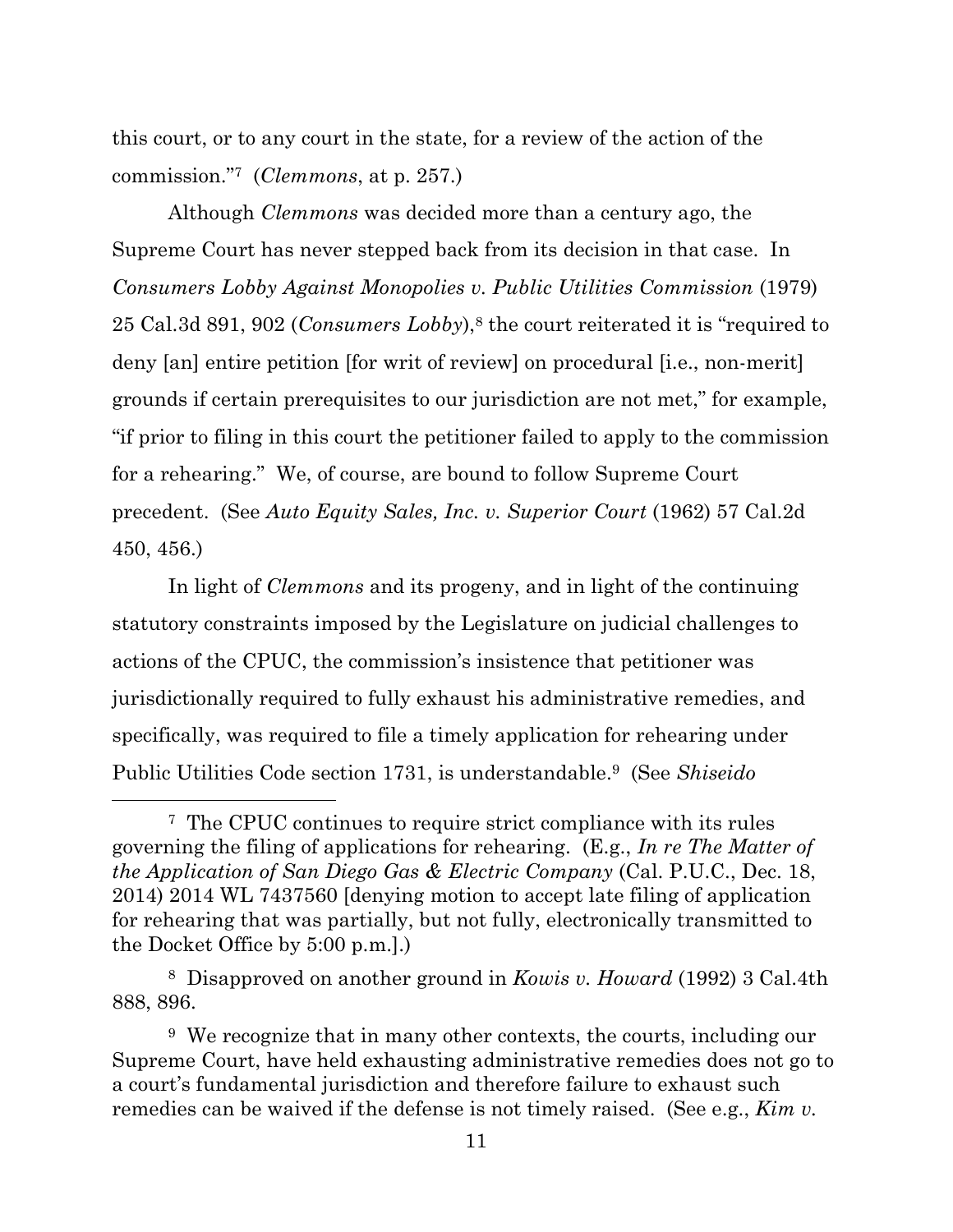*Cosmetics (America) Ltd. v. Franchise Tax Bd.* (1991) 235 Cal.App.3d 478, 487–489 [statutory requirement that claim for refund be filed, enacted pursuant to Legislature's constitutionally authorized power to enact refund procedures, was mandatory and could not be excused under any exception to the exhaustion doctrine].)

However, the court in *Clemmons* was not confronted with a second, later-enacted statutory scheme that by its plain terms is also applicable to the CPUC. (Gov. Code, § 6253.4, subd. (b)(28); see *Public Utilities Com. v. Superior Court* (2016) 2 Cal.App.5th 1260, 1267 ["It is undisputed that the PRA applies to the CPUC."].) The task before us, then, is squaring the apparently fundamental jurisdictional constraints on judicial review set forth in the Public Utilities Code, with the provisions of the PRA directing government entities, including the CPUC, to act with all due haste in handling PRA requests (Gov. Code, §§ 6253, subds. (c) & (d), 6253.4, subd. (c)) and directing courts to do the same in resolving disputes over public records (*id.,* § 6258).

These two statutory schemes can be harmonized by focusing on the constitutional authority granted to the Legislature and the CPUC. As we have recited, the Legislature has been constitutionally bestowed with "plenary power" to "confer additional authority and jurisdiction upon the

*Konad USA Distribution, Inc.* (2014) 226 Cal.App.4th 1336, 1347–1348; *Green v. City of Oceanside* (1987) 194 Cal.App.3d 212, 220–223 (*Green*).) However, as *Clemmons* and *Consumers Lobby* reflect, the Supreme Court has taken a different view as to the statutory administrative remedies set forth in the Public Utilities Code. (See also *Saffer v. JP Morgan Chase Bank, N.A.*  (2014) 225 Cal.App.4th 1239, 1246–1253 [exhaustion of federal statutory administrative remedies is a fundamental jurisdictional prerequisite to pursuing claims against the Federal Deposit Insurance Corporation].)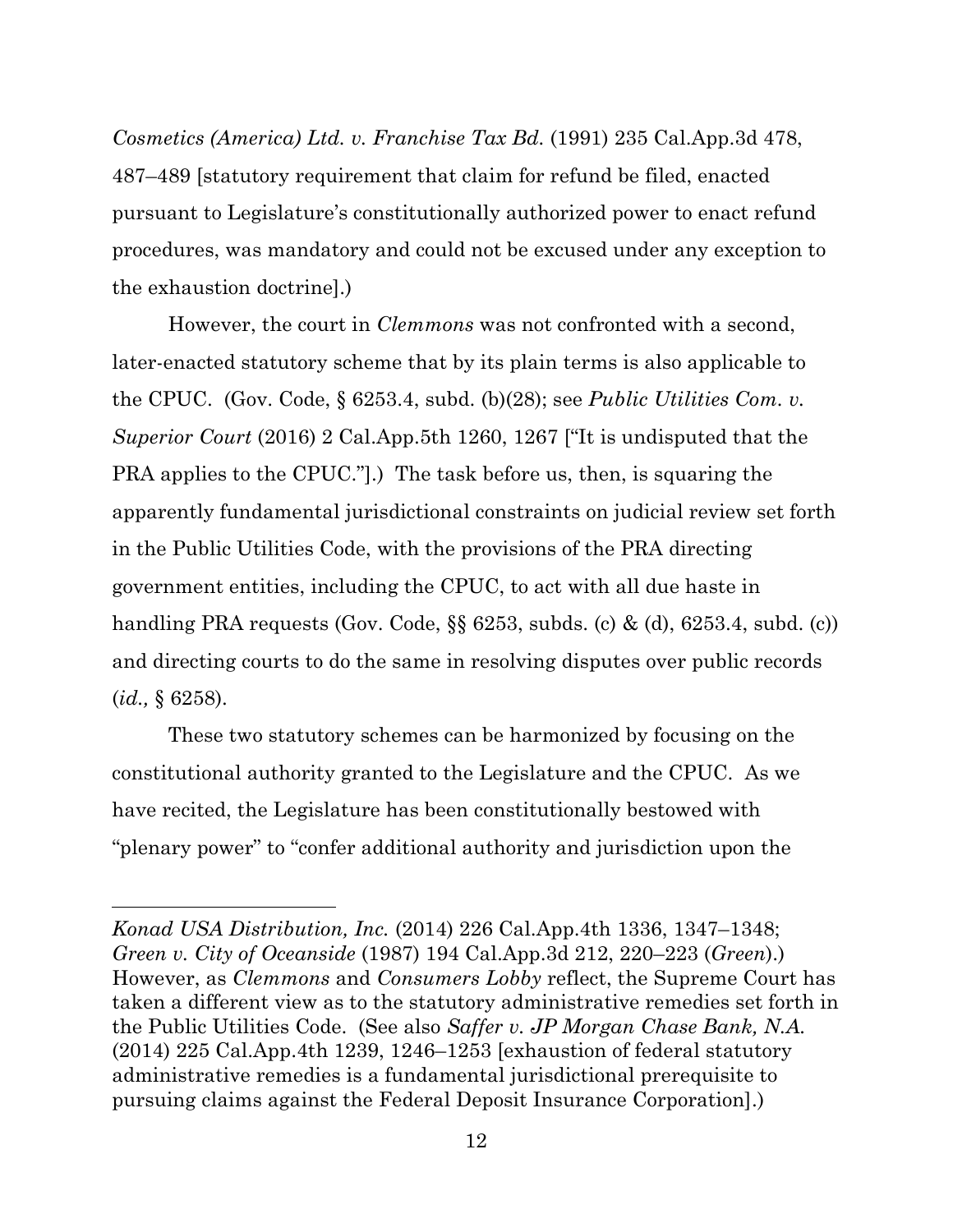commission" and "to establish the manner and scope of review of commission action in a court of record." (Cal. Const., art. XII, § 5.) While the CPUC has also been granted the constitutional power to "establish its own procedures," this authority is "[s]ubject to statute and due process." (*Id*., § 2.) Given that the Legislature has expressly made the PRA applicable to the CPUC, we conclude the PRA represents an exercise of the Legislature's "plenary power" over the CPUC, and further conclude that the administrative remedies set forth in the Public Utilities Code, and specifically, the rehearing requirement set forth in Public Utilities Code section 1731, do not apply to the PRA and that the PRA fixes the bounds of the CPUC's authority to adopt procedures for PRA requests such as those set forth in General Order 66-D.

A comparison of the procedural provisions of the PRA and the administrative remedy provisions of the Public Utilities Code reinforces the validity of these conclusions.

Upon receipt of a PRA request, an agency must, within 10 days, "determine" whether the request seeks "disclosable" records "in the possession of" the agency. (Gov. Code, § 6253, subd. (c).) This 10-day period can, upon notice to the requestor, be extended to 24 days in a limited set of circumstances specified in the statute. (*Id.,* § 6253, subd. (c)(1)–(4).) Upon making its determination, the agency "shall promptly notify the person making the request of the determination and the reasons therefor."<sup>10</sup> (Gov. Code, § 6253, subd. (c).)

<sup>10</sup> Thus, contrary to petitioner's assertion, an agency is not required to both make its determination and give the required notice thereof within 10 or 24 days. If the 10-day (or 24-day) period for making a determination included giving the requisite notification, there would be no reason for the separate statutory requirement that such notification be given "promptly." We generally must " 'give meaning to every word in [a] statute and . . . avoid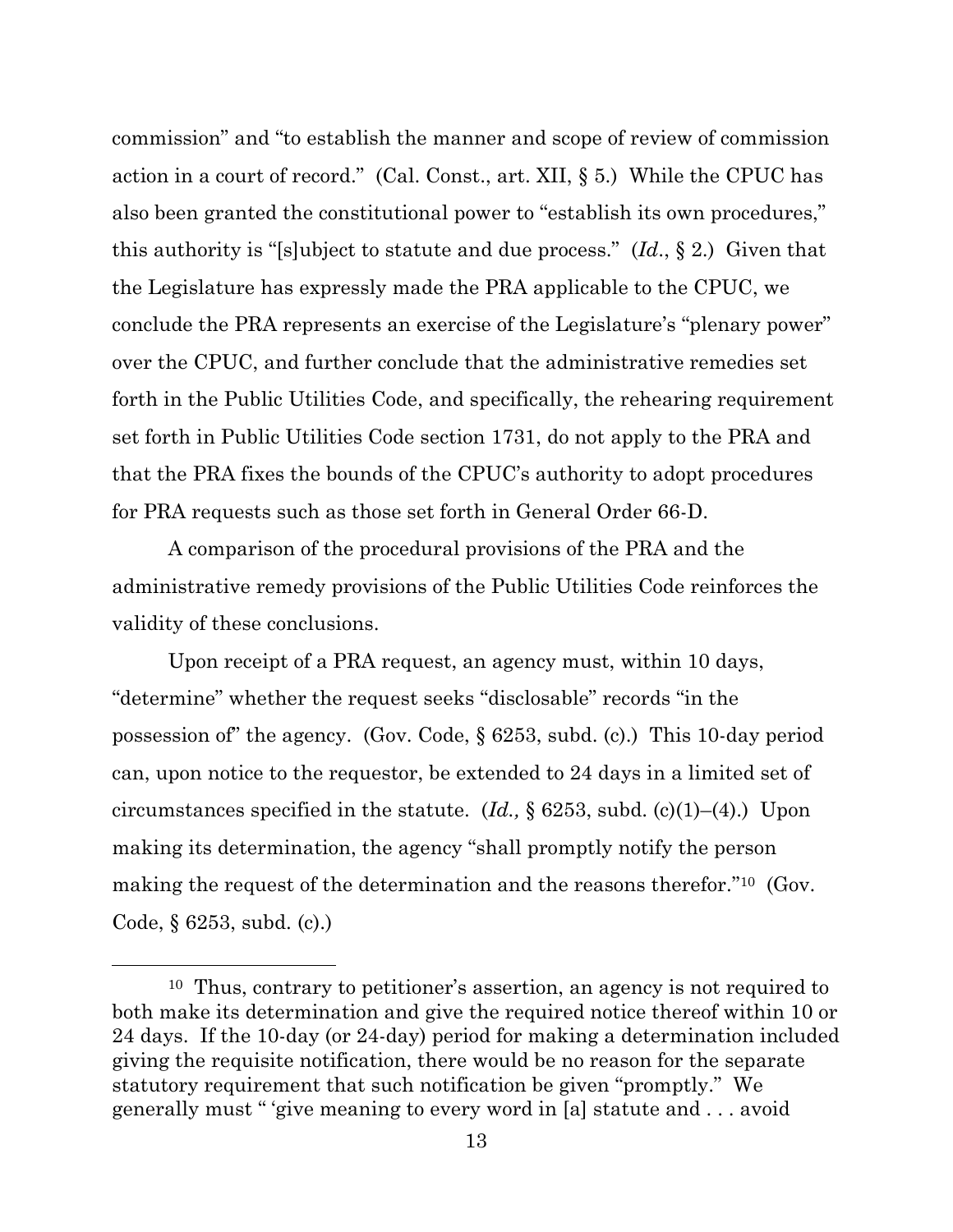"When the agency dispatches the determination, and if the agency determines that the request seeks disclosable public records, the agency shall state the estimated date and time when the records will be made available." (Gov. Code, § 6253, subd. (c).) Accordingly, the PRA does not set forth a specific timeframe for actual production of the requested records. However, it states generally that an agency "shall make records promptly available" upon payment of fees associated with their duplication. (*Id.,* § 6253, subd. (b).)

The PRA authorizes any "agency," which includes the CPUC, to "adopt regulations stating the procedures to be followed when making its records available in accordance with this section." (Gov. Code, § 6253.4, subd. (a).) In addition, numerous government entities, including the commission, must "establish written guidelines for accessibility of records" and post such guidelines and make them available on request free of charge. (*Id*., § 6253.4, subd. (b).) The PRA goes on to specify that "[g]uidelines and regulations adopted pursuant to this section shall be consistent with all other sections of this chapter and shall reflect the intention of the Legislature to make the records accessible to the public." (*Id*., § 6253.4, subd. (c).)

The PRA additionally spells out the means by which a government entity's decision to withhold records can be challenged in court. Government Code section 6258 provides in pertinent part, "[a]ny person may institute proceedings for injunctive relief or declarative relief or writ of mandate in any court of competent jurisdiction to enforce his or her right to inspect or to

constructions that render words, phrases, or clauses superfluous.' " (*In re R.C.* (2019) 39 Cal.App.5th 302, 307, quoting *Klein v. United States of America* (2010) 50 Cal.4th 68, 80.) An agency would be well served, however, by striving to give the requisite notice by the end of the period for making a determination, or, at the very least, immediately thereafter.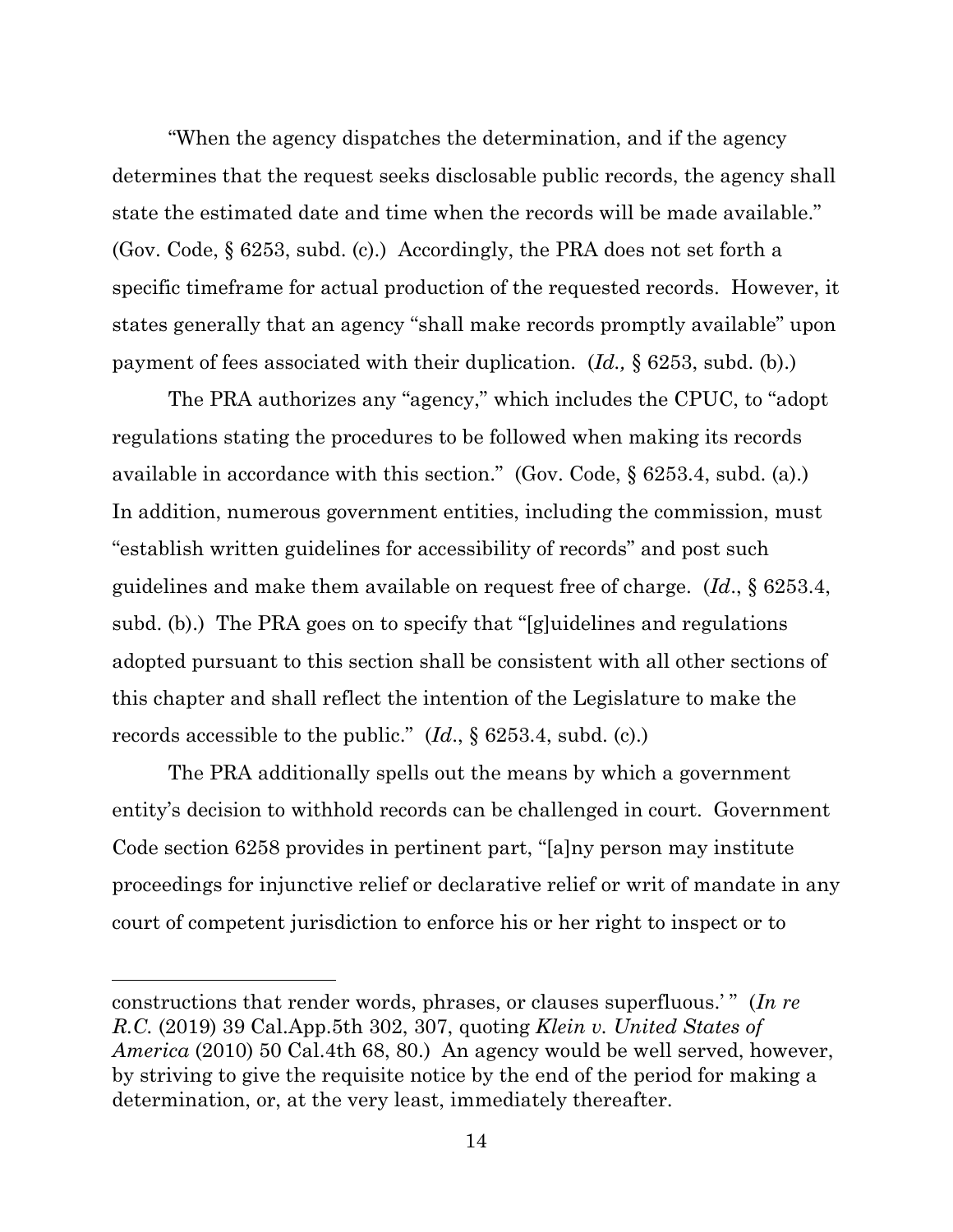receive a copy of any public record. . . ." It further states, "[t]he times for responsive pleadings and for hearings in these proceedings shall be set by the judge of the court with the object of securing a decision as to these matters at the earliest possible time." (*Ibid.*)

As the Supreme Court explained in *Times Mirror Co., supra,* 53 Cal.3d at pages 1332–1334, the Legislature amended the PRA in 1984 to allow for judicial review by way of writ "to *speed* appellate review." The sponsors of the legislation sought " 'to correct an injustice they perceived due to . . . the potential for . . . public agencies to delay the disclosure of public documents' " by exploiting delays in the ordinary appellate process. (*Id.* at p. 1335; see *Filarsky v. Superior Court* (2002) 28 Cal.4th 419, 434–435 [public entity cannot file declaratory relief action to ascertain its obligation under the PRA, in part, because such an action would "clearly thwart the Act's purpose of ensuring speedy public access" to disclosable records].)

In short, the PRA calls for the handling of record requests and the resolution of disputes over such requests with alacrity.

The administrative remedies set forth in the Public Utilities Code, and specifically, the provisions governing rehearing, stand in marked contrast. Public Utilities Code section 1731 states that "[a]fter an order or decision has been made by the commission, a party to the action or proceeding, or a stockholder, bondholder, or other party pecuniarily interested in the public utility affected may apply for a rehearing in respect to matters determined in the action or proceeding and specified in the application for rehearing." (Pub. Util. Code, § 1731, subd. (b)(1).) It further provides, as we have recited, that "[a] cause of action arising out of any order or decision of the commission shall not accrue in any court to any corporation or person unless the corporation or person has filed an application to the commission for a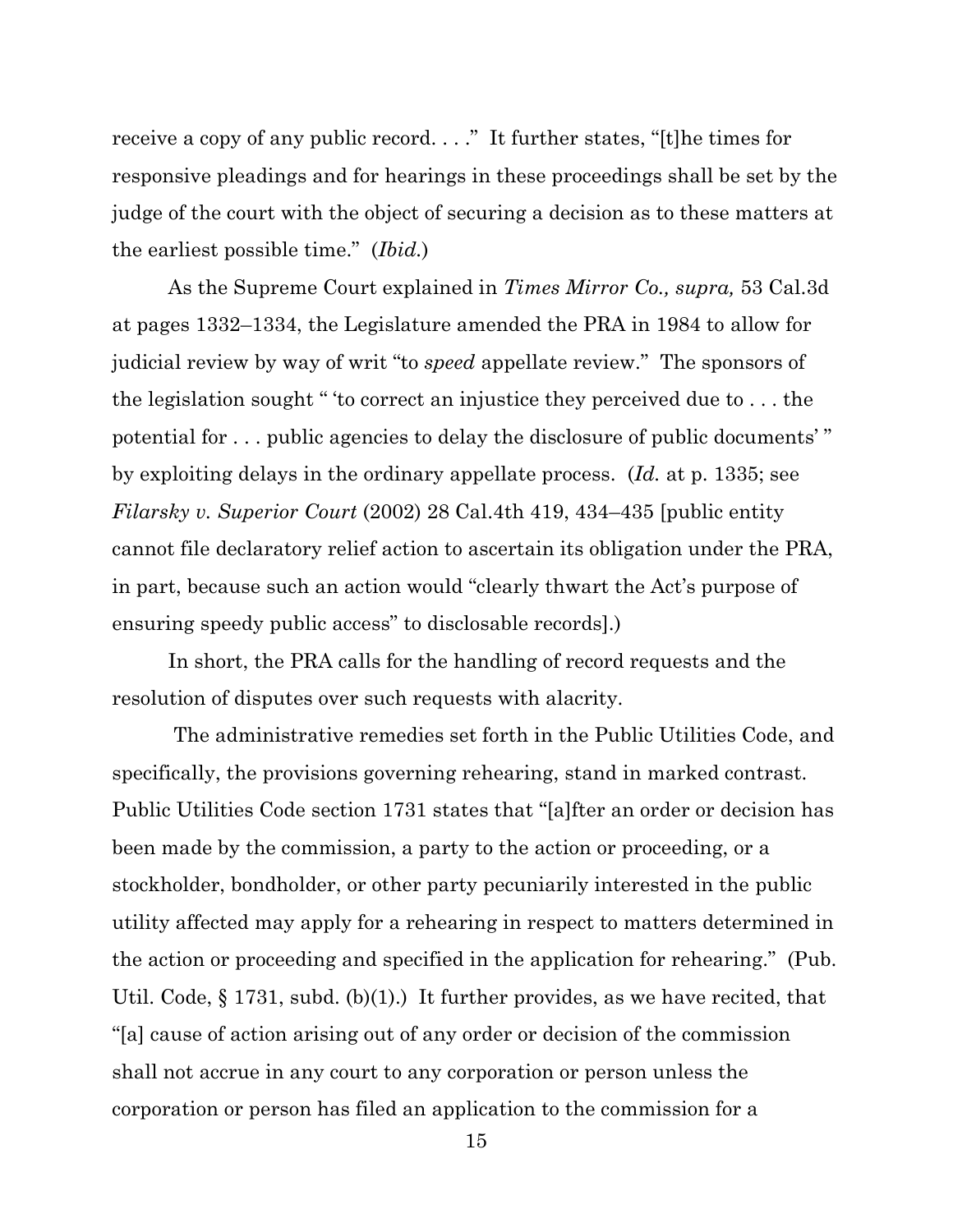rehearing." (*Ibid.*) Generally, an application for rehearing must be filed within 30 days of the issuance of the challenged decision or order.<sup>11</sup> (*Id.*,  $§ 1731, subd. (b)(1).)$ 

The commission then has up to 60 days to either grant or deny an application for rehearing. (Pub. Util. Code,  $\S 1733$ , subds. (a) & (b).) Whether or not the challenged order or decision is suspended during this time depends on when the application for rehearing is filed and how quickly the commission acts on the application. (*Ibid.*) If the commission grants the application without "a suspension of the order involved, the commission shall forthwith proceed to hear the matter with all dispatch and shall determine the matter within 20 days after final submission" on rehearing. (*Id.,* § 1734.) In the absence of suspension, there is no timeframe for rehearing and final determination.

Thus, the statutory times specified by the rehearing statutes—which, not even accounting for any rehearing, itself, total at a minimum at least 70 days (10 days to file application for rehearing, 60 days to decide whether to rehear the matter, 20 days to issue decision on rehearing) and more commonly at least 110 days (30 days to file application for rehearing, 60 days to decide whether to rehear the matter, 20 days to issue decision on rehearing)—cannot be squared with the procedural provisions of the PRA mandating that agencies respond to requests within a much tighter timeframe.

In addition, Public Utilities Code section 1756 states in pertinent part that, "[w]ithin 30 days after the commission issues its decision denying the

<sup>&</sup>lt;sup>11</sup> In some specified instances, an application for rehearing must be filed within 10 days of issuance of the challenged order or decision. (Pub. Util. Code, § 1731, subds. (b)(1), (c), (d).)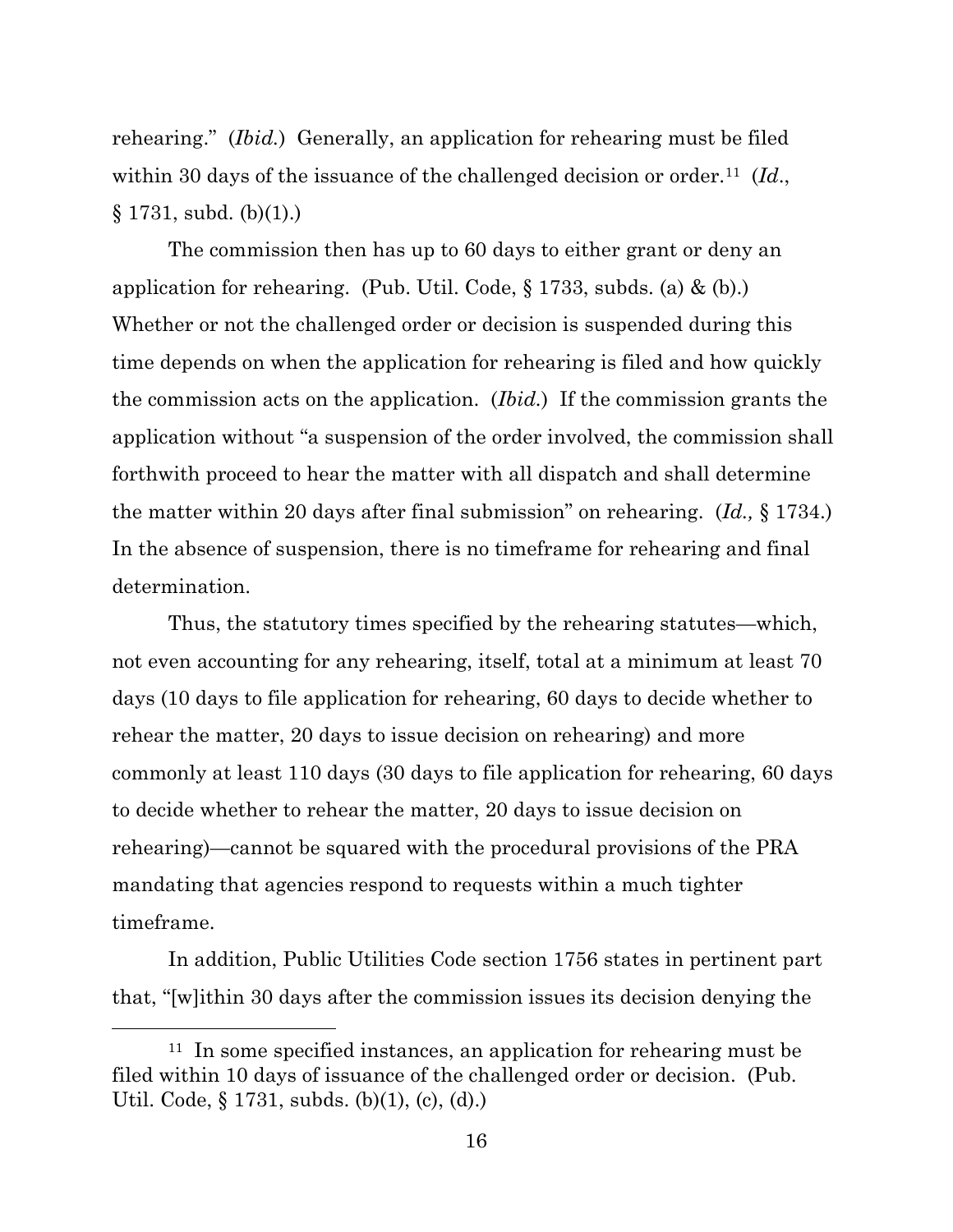application for a rehearing, or, if the application was granted, then within 30 days after the commission issues its decision on rehearing . . . any aggrieved party may petition for a writ of review . . . for the purpose of having the lawfulness of the original order or decision or of the order or decision on rehearing inquired into and determined." (Pub. Util. Code, § 1756, subd. (a).) Thus, an application for rehearing under Public Utilities Code section 1731 is linked to a *writ of review*—the means by which decisions of the CPUC are typically subject to judicial review. (See, e.g., *Consumers Lobby, supra,*  25 Cal.3d at pp. 901–905; *BullsEye Telecom, Inc. v. California Public Utilities Com.* (2021) 66 Cal.App.5th 301, 308–309; *San Pablo Bay Pipeline Co., LLC v. Public Utilities Com.* (2015) 243 Cal.App.4th 295, 308–309.)

In contrast, judicial review under the PRA is by way of a complaint for injunctive or declaratory relief, or a petition for a writ of ordinary mandamus, *not* by way of a petition for a writ of review. (Gov. Code, § 6258.)

In sum, the procedural scheme, and specifically the rehearing process, set forth in the Public Utilities Code is not only entirely different than, it is at odds with, the procedural provisions of the PRA and the Legislature's intent in enacting them.

In concluding that the rehearing requirement set forth in Public Utilities Code section 1731 and, in turn, the holdings of *Clemmons* and *Consumers Lobby,* do not apply to the PRA, we are *not* concluding that the CPUC cannot adopt procedures governing PRA requests that include an administrative remedy. Rather, any such non-statutory, non-jurisdictional remedy must comport with the PRA and ensure the expeditious handling of record requests and timely resolution of disputes over whether records are disclosable.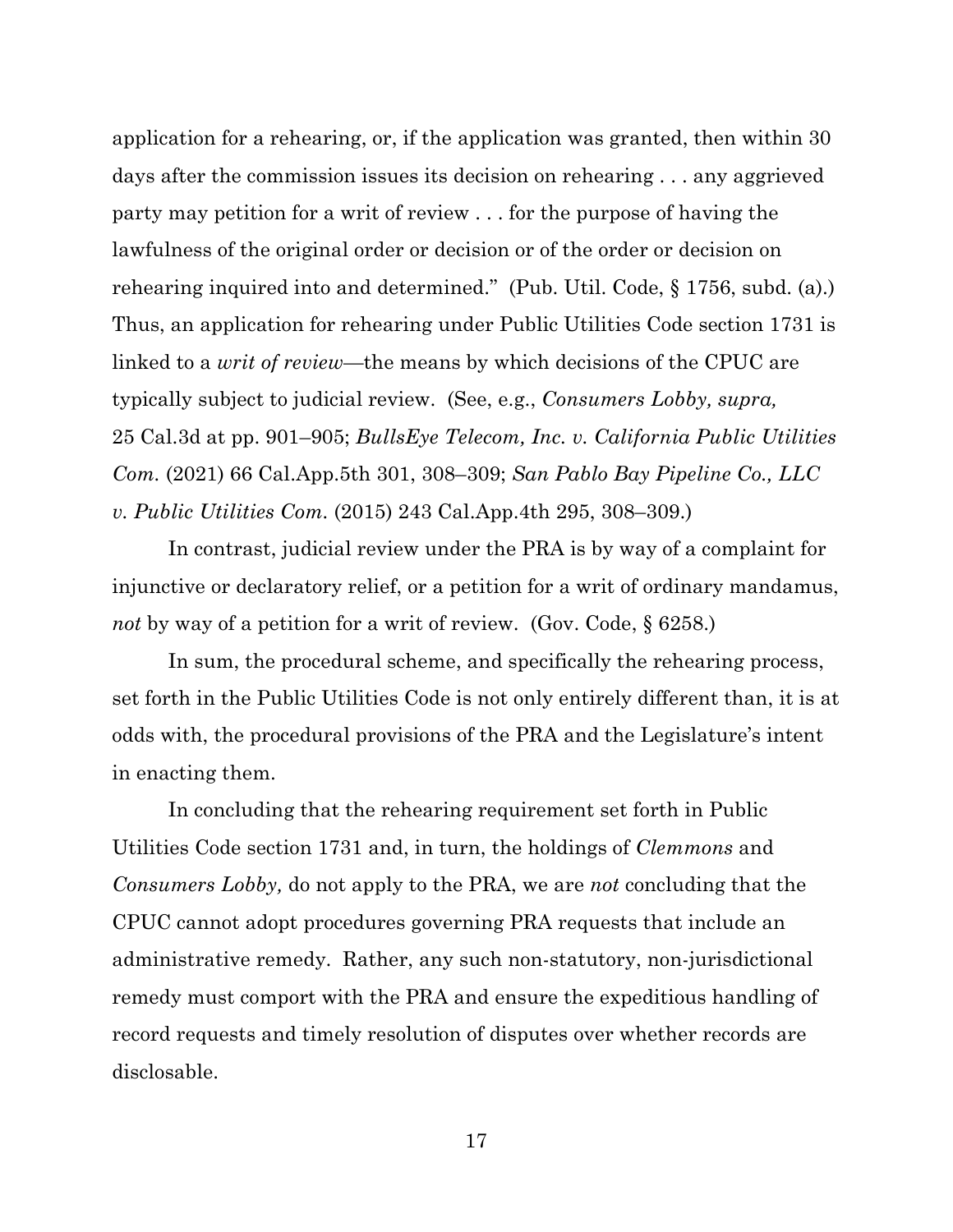Assuming for purposes of analysis that the administrative appeal process available to petitioner could have been implemented in a manner consistent with the PRA, we turn to whether any exception to the exhaustion doctrine permitted him to seek judicial review prior to any action by the commission on his appeal. The delay that occurred here was egregious by any measure—seven months passed from the time the commission accepted his administrative appeal until he filed his writ petition. We conclude petitioner was not required to wait any longer before seeking judicial review. Indeed, it is well-established that the exhaustion of administrative remedies is excused where, as here, "the administrative procedure is too slow to be effective" (*City of San Jose v. Operating Engineers Local Union No. 3* (2010) 49 Cal.4th 597, 609 (*City of San Jose*); *Los Angeles County Employees Assn. v. County of Los Angeles* (1985) 168 Cal.App.3d 683, 686–687 ["speedy decision was necessary and not possible under the relatively elaborate . . . procedures" set forth in county's rules and regulations]) and where " ' "the agency indulges in unreasonable delay." ' " <sup>12</sup> (*SJCBC LLC v. Horwedel* (2011) 201 Cal.App.4th 339, 346; *Green, supra,* 194 Cal.App.3d at p. 222).

We therefore conclude that, in this case, petitioner is excused from exhausting administrative remedies.

<sup>12</sup> We note, however, that in his administrative appeal, petitioner did not advance the ground of error he now advances in this writ proceeding that the commission misapplied the Governor's correspondence exemption. Rather, he raised this asserted error for the first time four months later, in his letter to the commission complaining about the time it was taking to rule on his appeal. Accordingly, the commission can hardly be faulted for not addressing this ground prior to receiving his letter.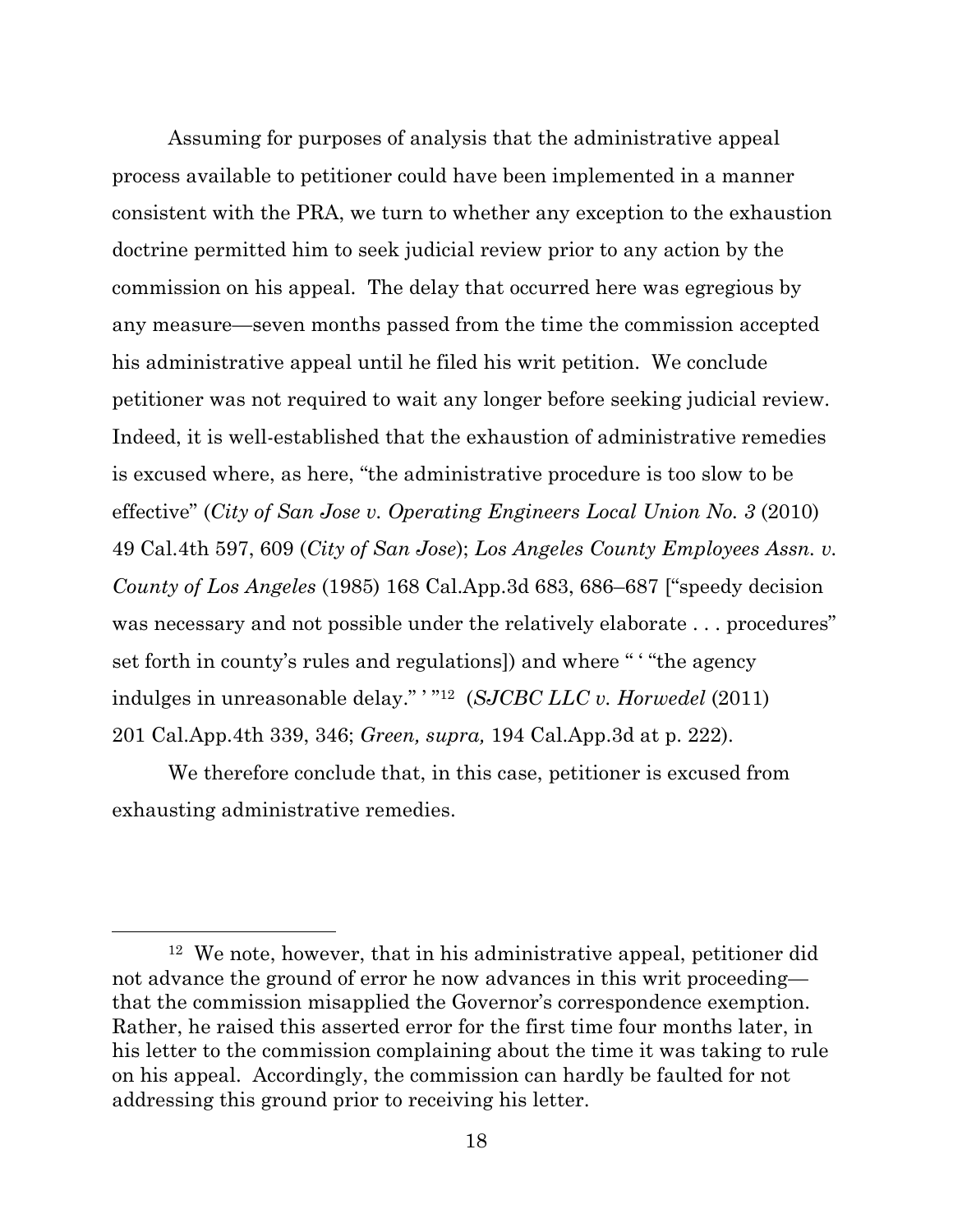### *B. Mootness*

We next turn to the CPUC's assertion that its approval of Resolution No. L-612 nearly a year after petitioner filed his administrative appeal, moots this writ proceeding. Petitioner contends otherwise, pointing out that he has, since the outset of this proceeding, challenged the merits of the CPUC's denial of his PRA requests, which this court has not yet addressed.

We agree with petitioner. In his writ petition, he alleged that his administrative appeal had been "constructively denied" due to the lapse of time. He additionally alleged that the Governor's correspondence exemption does not apply, and he sought a writ compelling the commission to immediately disclose the requested records, not a writ compelling the CPUC to act on his administrative appeal. Accordingly, the CPUC's eventual denial of his administrative appeal has not mooted the issues tendered by his petition.

In any case, even if this original proceeding were moot, we would exercise our discretion to address the merits of the petition. (See *In re Schuster* (2019) 42 Cal.App.5th 943, 951–952 [" 'if a pending case poses an issue of broad public interest that is likely to recur, the court may exercise an inherent discretion to resolve that issue even though an event occurring during its pendency would normally render the matter moot'".)

#### *C. The Governor's Correspondence Exemption*

We now turn to the substantive issue before us—whether the CPUC correctly concluded the records petitioner seeks are statutorily exempt from disclosure under the Governor's correspondence exemption (Gov. Code, § 6254 subd. (l)) and/or the "deliberative process" privilege (*id*., § 6254, subd. (k), *id.*, § 6255, subd. (a)). As we shall explain, we conclude the records are statutorily exempt under the Governor's correspondence exemption and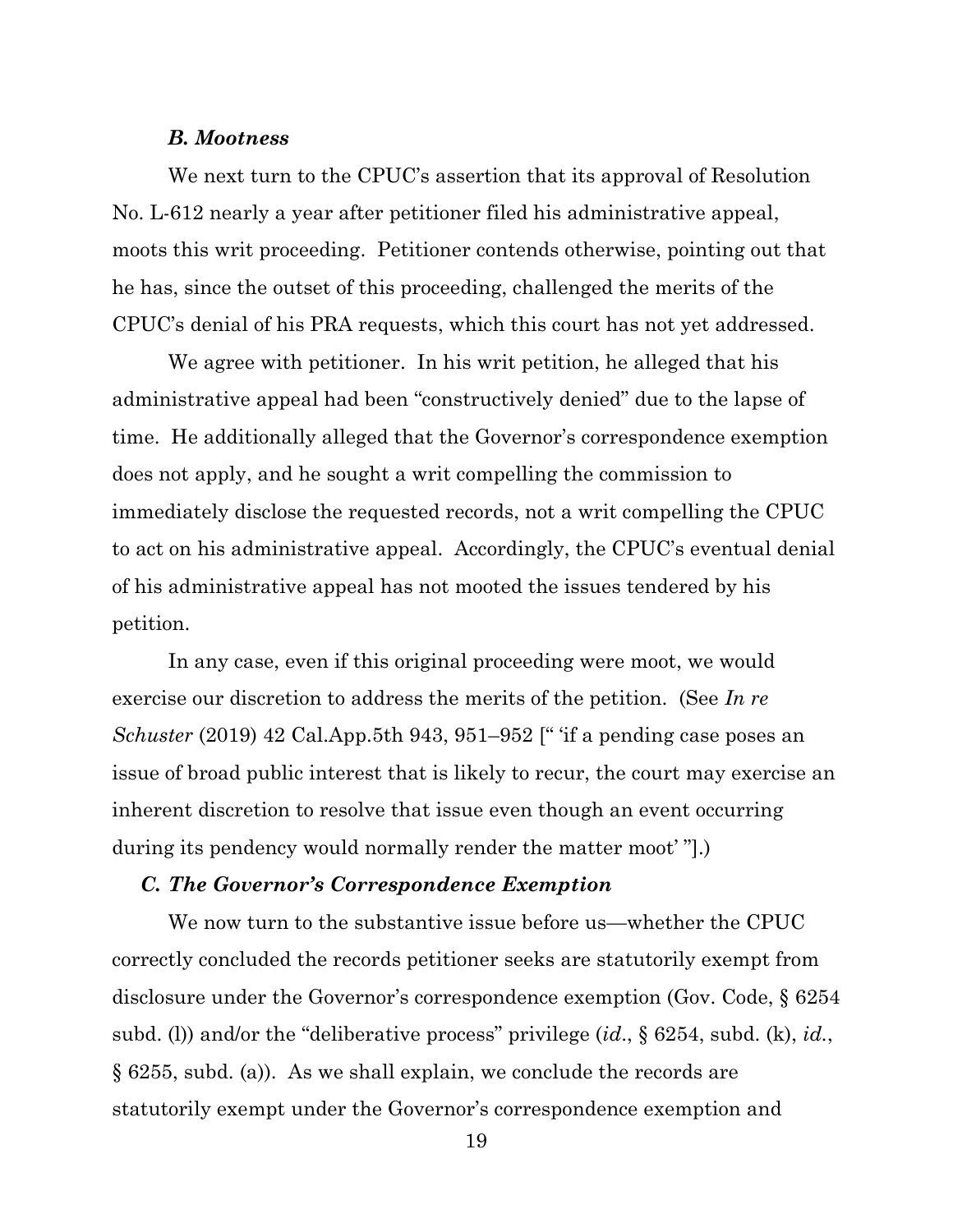therefore need not, and do not, consider the applicability of the deliberative process privilege.

The Governor's correspondence exemption exempts from disclosure "the following records: [¶] . . . [¶] (l) Correspondence of and to the Governor or employees of the Governor's office or in the custody of or maintained by the Governor's Legal Affairs Secretary."13 (Gov. Code, § 6254, subd. (l).)

Petitioner maintains the exemption is "limited exclusively to correspondence sent to the Governor's Office 'by correspondents outside of government' "—in other words, that the exemption applies solely to correspondence to the Governor and/or his or her staff from private parties. (Boldface omitted.) Indeed, he claims the California Courts of Appeal have "thrice" so held. Since the correspondence he seeks—between Batjer and/or her principle executive staff, and the Governor's staff—is not correspondence from a party "outside the government," petitioner asserts the exemption necessarily does not apply. (Boldface & capitalization omitted.)

Petitioner is in error as to the state of the case law. No California court has held that the Governor's correspondence exemption is limited to correspondence from private parties.

In *First Amendment Coalition,* the case on which petitioner primarily relies, the Court of Appeal addressed the "narrow issue" of whether the Governor was compelled under the PRA "to disclose the names and qualifications of applicants for a temporary appointment to a local board of supervisors." (*First Amendment Coalition, supra,* 67 Cal.App.4th at p. 164.)

<sup>13</sup> The exemption further provides, "public records shall not to be transferred to the custody of the Governor's Legal Affairs Secretary to evade the disclosure provisions of this chapter." (Gov. Code, § 6254, subd. (l).)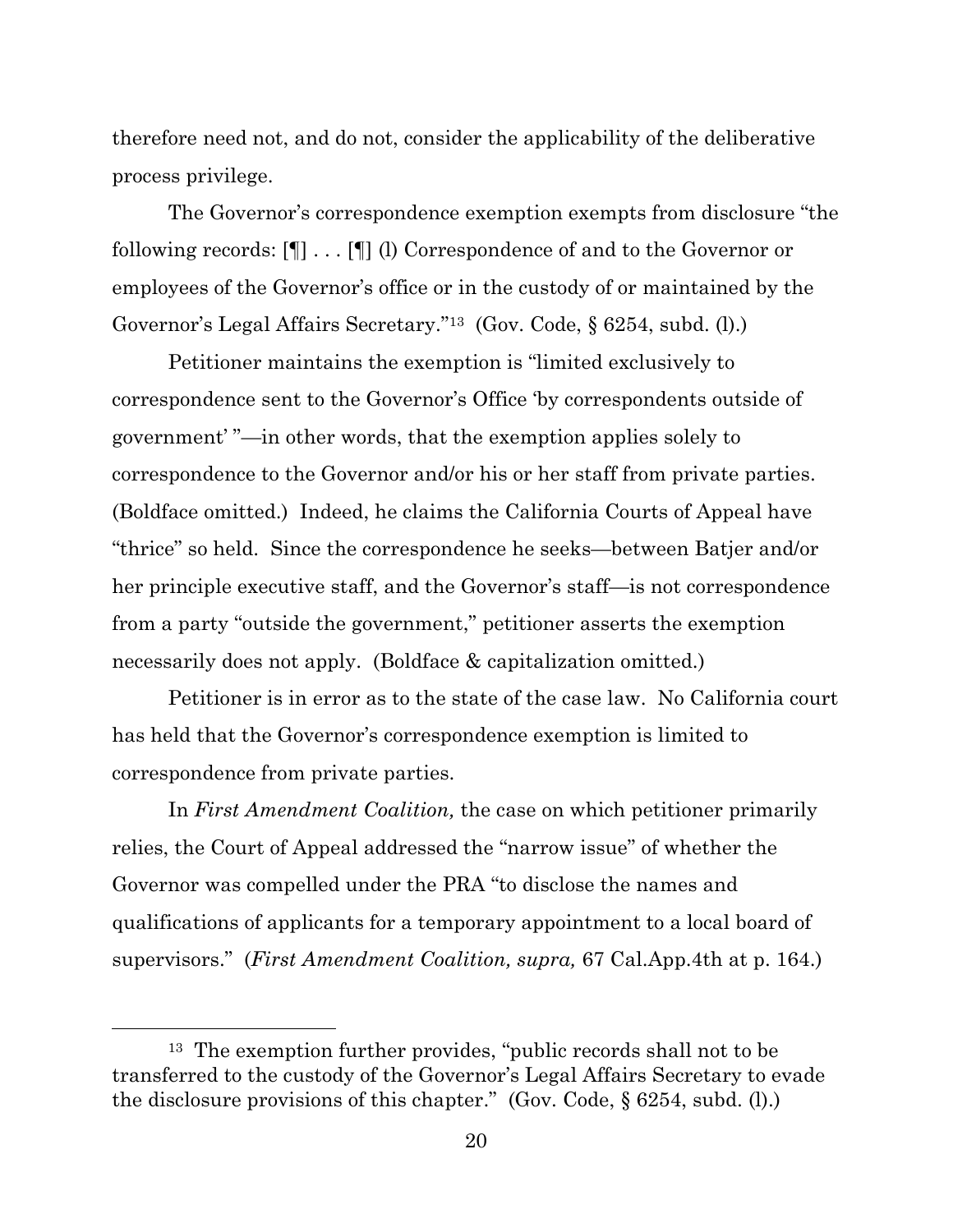The party requesting records wanted, specifically, the candidates' application forms, maintaining a "form" was not "correspondence." (*Id.* at p. 168.)

The Court of Appeal disagreed, stating the requestor's view "would emasculate the exemption" and the court "was not disposed to so formalistic a resolution of the issue." (*First Amendment Coalition, supra,* 67 Cal.App.4th at p. 168.) The court concluded the "letters and application forms received by the Governor's office from applicants for appointment to the vacant supervisor position" were exempt. (*Id.* at p. 169.)

In the course of so concluding, the court stated, "[i]n our view, the correspondence exemption was intended to protect communications to the Governor and members of the Governor's staff from correspondents outside of government." (*First Amendment Coalition, supra,* 67 Cal.App.4th at p. 168.) This is the language petitioner insists constitutes a holding that the exemption applies only to correspondence from private parties.

To begin with, looking solely at the language the court employed, the court did *not* say the exemption applies solely to correspondence from private parties. Rather, the court made an affirmative statement that the exemption *does* apply to correspondence from private parties—a proposition wholly in keeping with the statutory language that excludes "[c]orrespondence . . . to the Governor or employees of the Governor's office" (Gov. Code, § 6254, subd. (l)), and a proposition with which we entirely agree. Further, the court's statement makes perfect sense given that the correspondence at issue was correspondence *from*, and specifically application forms submitted by, *private*  parties. The court was not called upon to make, nor did it make, any other pronouncement as to the scope of the exemption.

The appellate court also contrasted the correspondence and accompanying application forms before it, with the "calendars and scheduling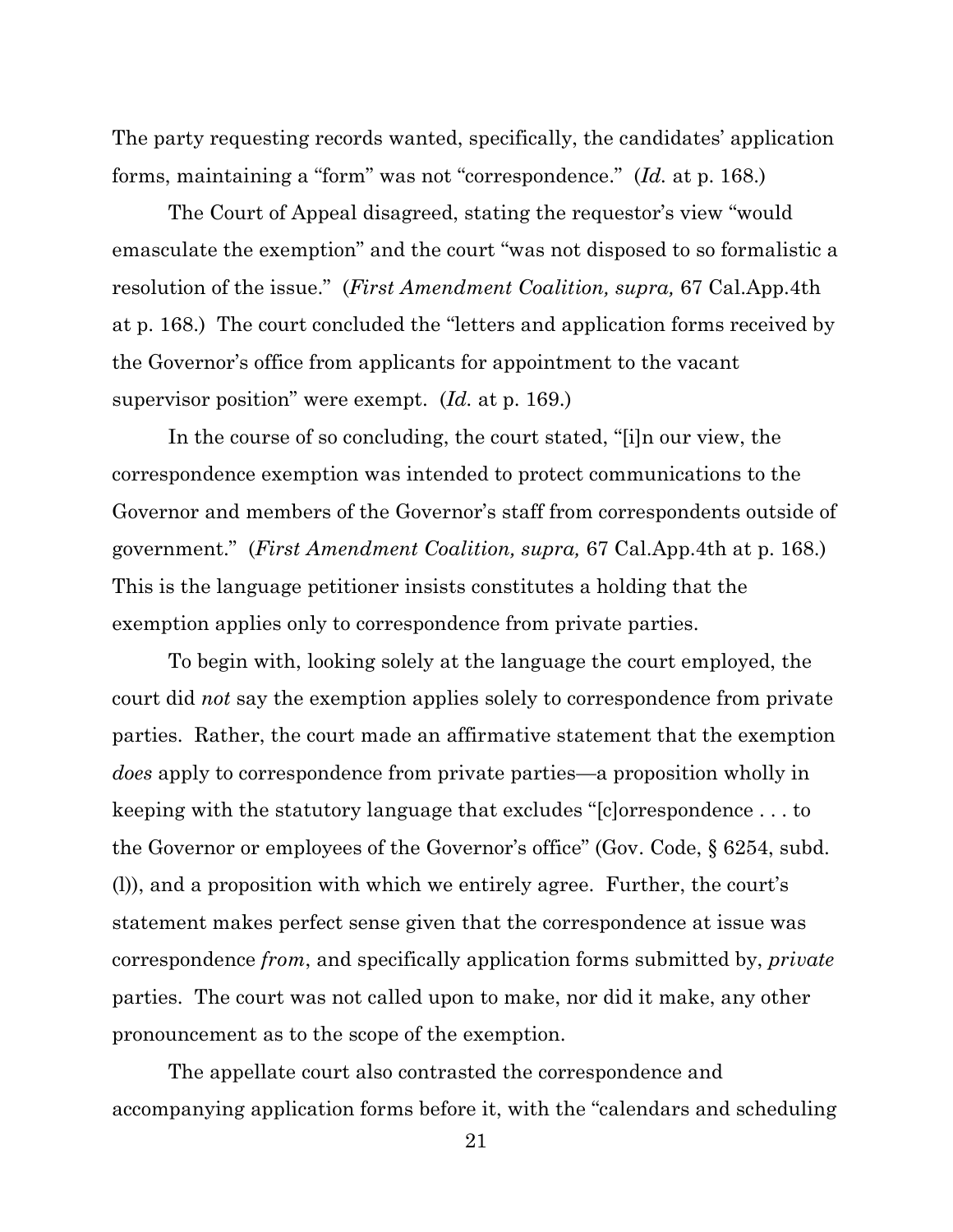materials" at issue in *Times Mirror Co.* (*First Amendment Coalition, supra,*  67 Cal.App.4th at p. 168.) In *Times Mirror Co.,* our Supreme Court considered whether the Governor's "daily, weekly and monthly appointment calendars" were exempt from disclosure under the correspondence exemption and/or the deliberative process privilege. (*Times Mirror Co., supra,* 53 Cal.3d at p. 1329.)

The Governor urged the court to construe "correspondence" to mean any "written communications," which would, in turn, embrace any communications between his scheduling secretary and members of his staff, which would, in turn, include his personal calendars. (*Times Mirror Co., supra,* 53 Cal.3d at pp. 1329, 1337.)

In rejecting this definition of "correspondence," the court pointed out that prior to 1975, the PRA exempted from disclosure "*all* records '[i]n the custody of or maintained by the Governor or employees of the Governor's office employed directly in his office,' " but in that year, the PRA was amended to "limit the exemption to *correspondence* of or to the Governor and his staff." (*Times Mirror Co., supra,* 53 Cal.3d at p. 1337.) "The Governor's suggested definition of correspondence," said the court, was "so broad as to encompass nearly every document generated by the Governor's office, effectively reinstating the original exemption and rendering the 1975 amendment a nullity." (*Ibid*.) The court similarly rejected the Governor's alternative proposal that "correspondence" be defined as "written communications 'directed to an identifiable person or person for the purpose of establishing contact with the recipient.' " (*Ibid.*) "Even under this definition," said the court, "the exception would swallow the rule." (*Ibid.*)

The high court therefore concluded the correspondence exemption "must be confined to communications by letter," a definition the Governor's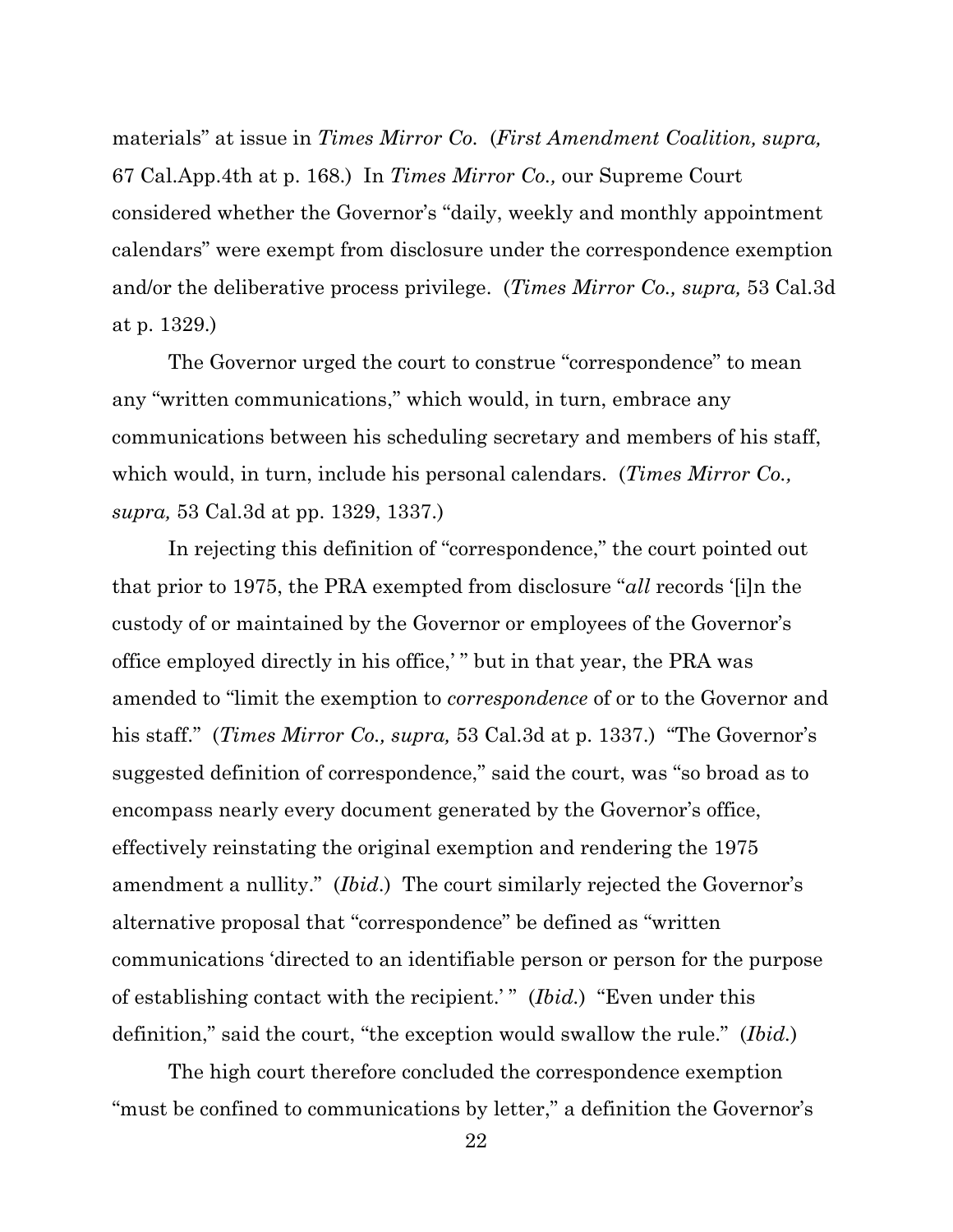appointment calendars and schedules "plainly" did not meet. (*Times Mirror Co., supra,* 53 Cal.3d at p. 1337*.*) The court went on to conclude the calendars and schedules came within the "deliberative process privilege" and were therefore exempt under another provision of the PRA. (*Id.* at pp. 1339– 1346.)

Notably, nothing in the Supreme Court's discussion of the Governor's correspondence exemption suggests it is limited to correspondence from private parties. Rather, the court held only that the Governor's calendars and schedules were not "correspondence" within the meaning of the PRA. Accordingly, the fact the *First Amendment Coalition* court contrasted the correspondence and applications before it, with the Governor's "internally generated" personal calendars and schedules at issue in *Times Mirror Co.* (*First Amendment Coalition*, *supra*, 67 Cal.App.4th at p. 168), does not amount to even a hint, let alone constitute a holding, that the Governor's correspondence exemption applies only to correspondence from private parties.

The second case petitioner cites is *American Civil Liberties Union of Northern California v. Superior Court* (2011) 202 Cal.App.4th 55 (*American Civil Liberties*). In that case, a different division of this court considered whether the Department of Corrections could withhold the "identities of approximately 12 pharmaceutical distributors and other entities from which it sought to obtain sodium thiopental" for use in executions and whether the department could redact from otherwise disclosable public records, information not sought by the PRA requests at issue. (*Id.* at pp. 62, 65.) The court answered both questions in the negative. (*Ibid.*) As is immediately apparent without further discussion, the Court of Appeal was not asked to decide any issue having to do with the Governor's correspondence exemption.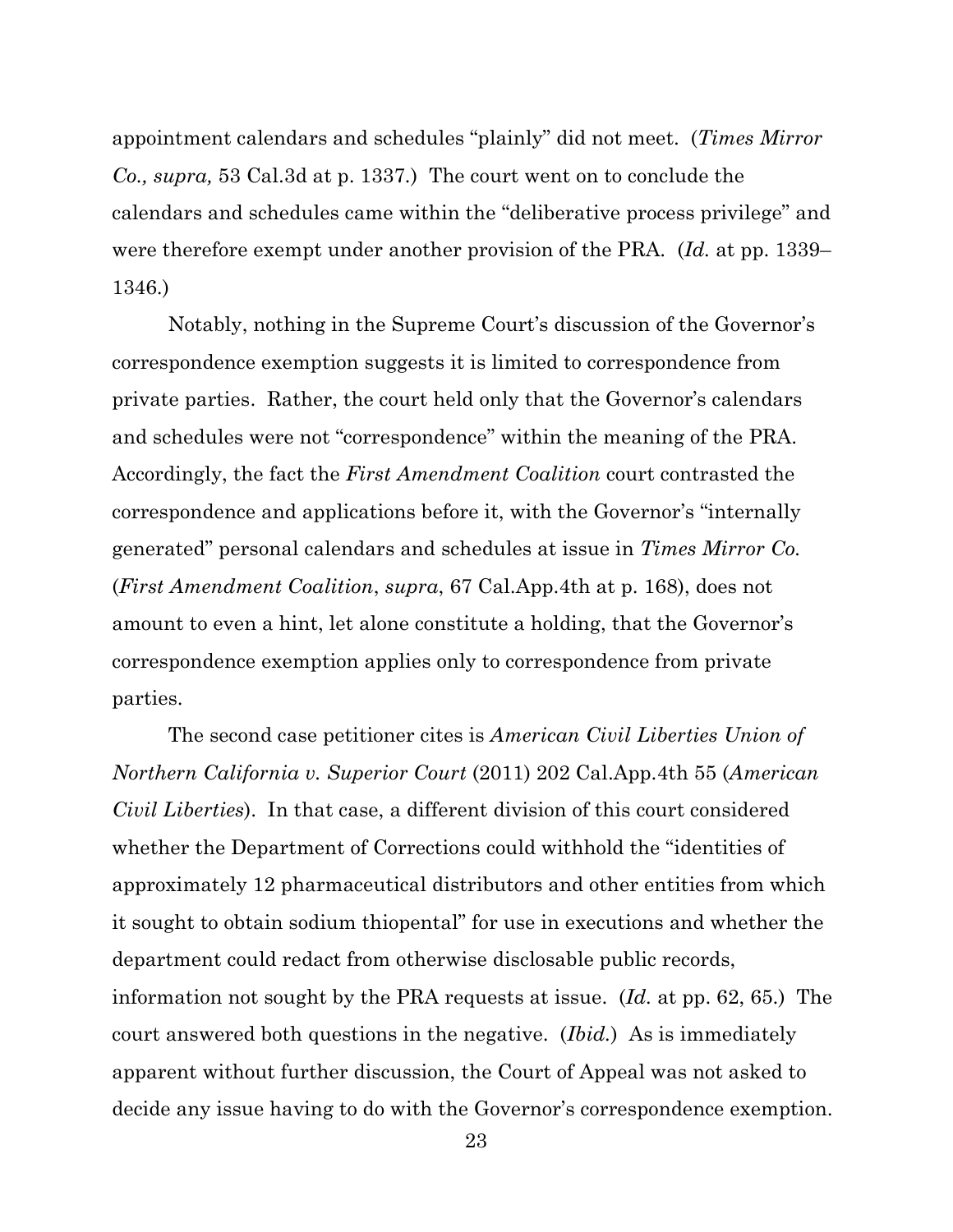In the procedural background section of its opinion, the court recited that the trial court had not allowed the department to "withhold internal communications" under the Governor's correspondence exemption "because, as stated in *California First Amendment* . . . , that exception is 'intended to protect communications to the Governor and members of the Governor's staff from correspondents outside of government' and was therefore inapplicable to the documents petitioner sought." (*American Civil Liberties, supra,* 202 Cal.App.4th at p. 65.) This one-sentence procedural recitation of an aspect of the trial court's order that was not challenged on appeal, was *not* a holding by the appellate court. Moreover, as we have discussed, *California First Amendment* did not hold that the Governor's correspondence exemption applies solely to correspondence from private parties.

Petitioner additionally cites to *Marylander v. Superior Court* (2000) 81 Cal.App.4th 1119 (*Marylander*). This was not a PRA case at all, but rather was a writ proceeding challenging a discovery ruling in a civil action. (*Id.* at p. 1121.) The petitioner sought the production of memoranda prepared by officials of the Office of Statewide Health Planning and Development (OSHPD) that were directed to the Governor and concerned the financial condition of an entity that had purchased two hospitals with loans guaranteed by the OSHPD. (*Id.* at p. 1122.) The trial denied a motion to compel on the ground the documents came within the Governor's correspondence exemption. (*Id.* at p. 1121.) The appellate court reversed not on any ground pertaining to the scope of the exemption, but because PRA exemptions have no application to civil discovery. As the court explained, "a party to pending litigation has a stronger and different type of interest in disclosure." *(Id. at pp. 1125, 1130, italics omitted.)* Accordingly, "[t]he exemptions contained in the Public Records Act simply do not apply to the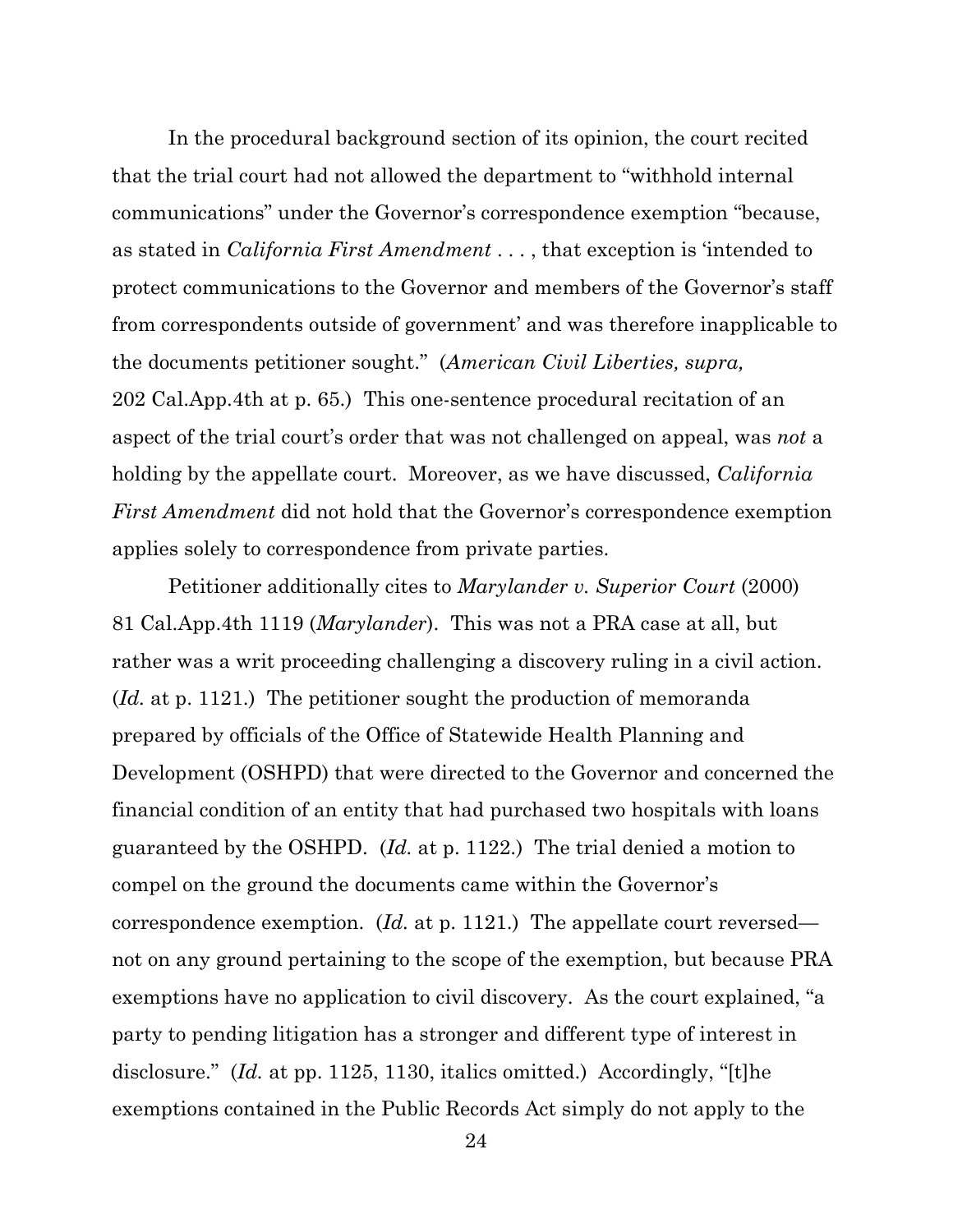issue whether records are privileged *in pending litigation* so as to defeat *a party's* right to *discovery.*" (*Id.* at p. 1125*.*) Thus, to the extent the trial court had relied on the Governor's correspondence exemption to foreclose discovery, the appellate court held it had erred and remanded for the lower court to reevaluate the request under the proper discovery standard. (*Id*. at p. 1129.) Thus, *Marylander* has no bearing on the issue before us.<sup>14</sup>

We therefore turn to the language of the statute, the starting point of any interpretive analysis. " ' "In construing a statute, our first task is to look to the language of the statute itself. [Citation.] When the language is clear and there is no uncertainty as to the legislative intent, we look no further and simply enforce the statute according to its terms."<sup>"</sup> (*Goals for Autism v*. *Rosas* (2021) 65 Cal.App.5th 1041, 1046 (*Goals for Autism*), quoting *Phelps v. Stostad* (1997) 16 Cal.4th 23, 32 (*Phelps*); *Kaanaana v. Barrett Business Services* (2021) 11 Cal.5th 158, 168 (*Kaanaana*) [" 'If the language is clear, courts must generally follow its plain meaning unless a literal interpretation would result in absurd consequences the Legislature did not intend.' "].)

The pertinent statutory language exempts from disclosure "the following records: [¶] . . . [¶] (l) Correspondence of and to the Governor or employees of the Governor's office or in the custody of or maintained by the Governor's Legal Affairs Secretary." (Gov. Code, § 6254, subd. (l).) Thus, by its plain terms, this exemption exempts any communication "of," as well as "to," the Governor and his or her staff that qualifies as "correspondence." The

<sup>14</sup> Petitioner also improperly cites to unpublished orders in a case before another division of this court and in two superior court cases that he claims follow the "holding" of *California First Amendment* that the Governor's exemption applies only to correspondence from private parties. These citations are patently improper and we disregard them. (Cal. Rules of Court, rule 8.1115.)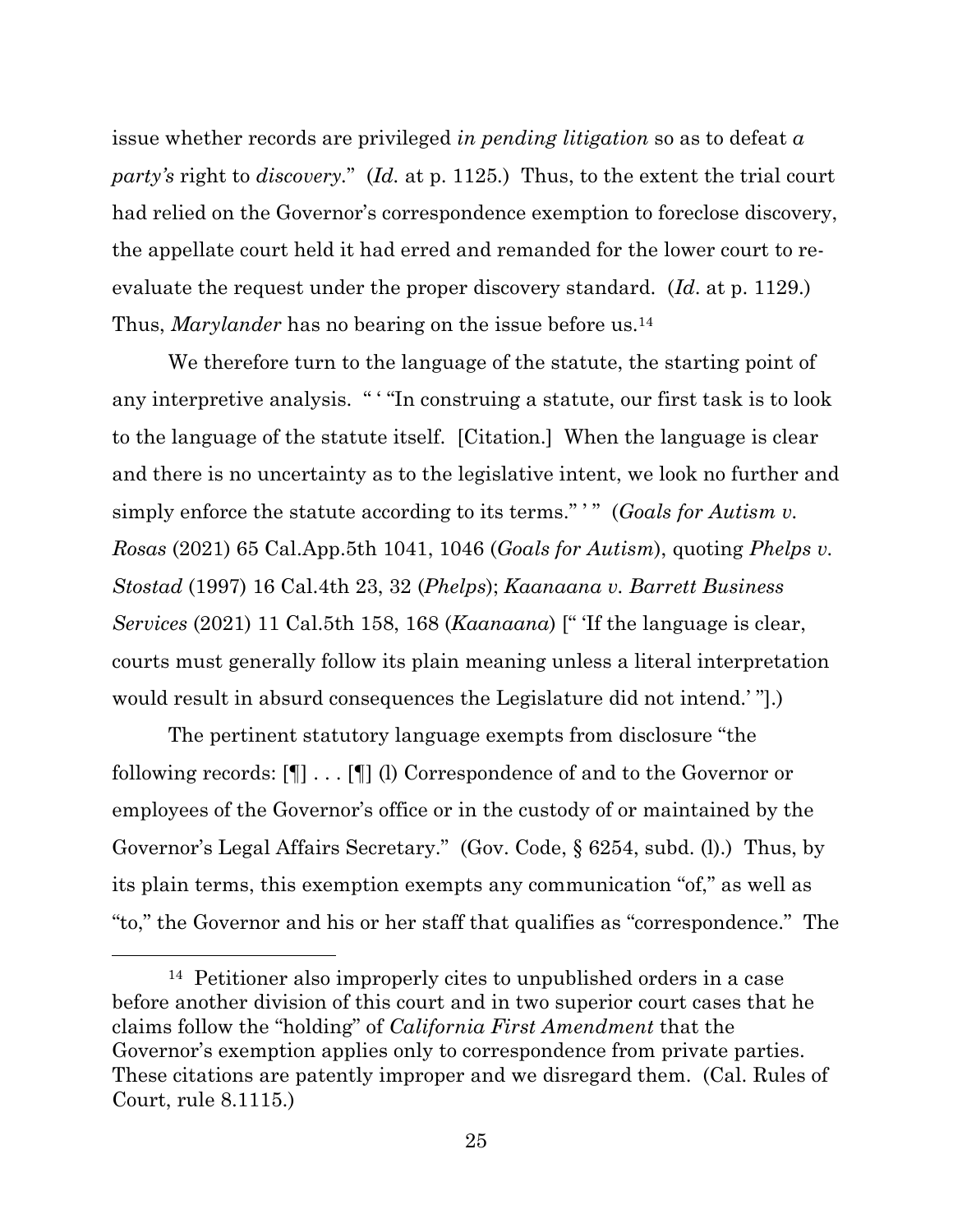term "correspondence" is not modified or limited in any respect, let alone to *private party* correspondence and, further, to correspondence *from* private parties. Indeed, we would need to excise existing language from the statute, as well as read limiting language into it, in order to curtail its scope in the manner petitioner advocates.

The courts, however, " ' "may not add to or detract from a statute or insert or delete words to accomplish a purpose that does not appear on its face or from its legislative history."<sup>"</sup> (*Goals for Autism, supra,* 65 Cal.App.5th at p. 1046, quoting *Freeman v. Sullivant* (2011) 192 Cal.App.4th 523, 529.) Rather, " ' " '[w]e are required to give effect to statutes "according to the usual, ordinary import of the language employed in framing them."""" (*Goals for Autism*, at p. 1046, quoting *Phelps*, *supra*, 16 Cal.4th at p. 32.) Thus, in *Haynie v. Superior Court* (2001) 26 Cal.4th 1061 (*Haynie*), for example, the Supreme Court refused to read into another PRA exemption (for "[r]ecords of . . . investigations" by a law enforcement agency (Gov. Code, § 6254, subd. (f))), a "proposed limitation" that found "no support in the statute." (*Haynie,* at pp. 1070–1071.)

Accordingly, in our view, the exemption applies, as it states on its face, to any correspondence "of and to" the Governor or his or her staff, and the critical issue is whether a written communication to or from the Governor or his or her staff, is "correspondence" or some other form of written communication. (See *Times Mirror Co., supra,* 53 Cal.3d at pp. 1336–1337 [Governor's calendars and schedules were not "correspondence"]; *First Amendment Coalition, supra,* 67 Cal.app.4th at pp. 167–169 [form applications submitted to Governor's office following exchange of letters between prospective applicants and Governor's secretary, were "correspondence"].) Where " 'the statutory language is clear and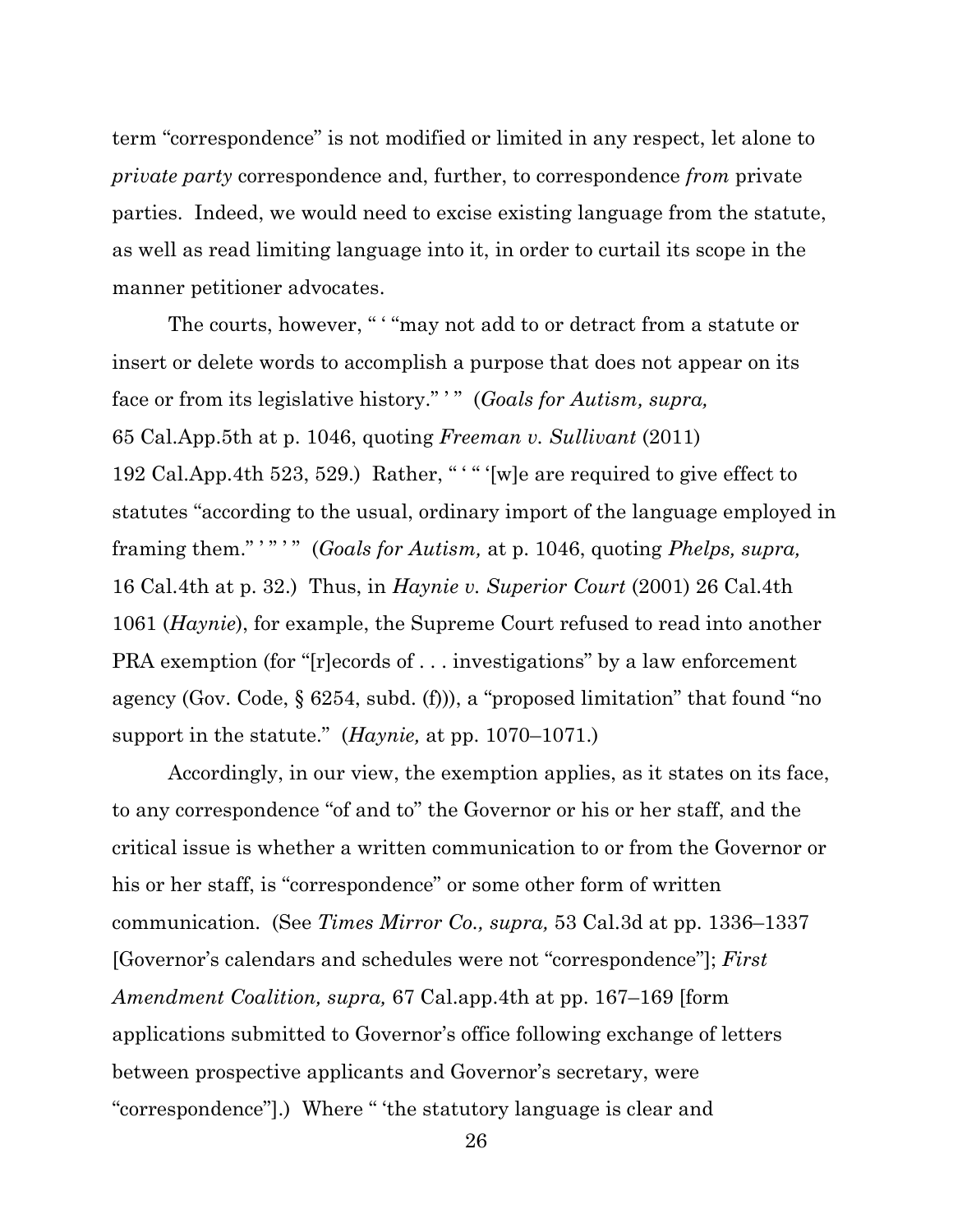unambiguous, our task is at an end, for there is no need for judicial construction.' " (*Webster v. Superior Court of San Bernardino County* (2020) 51 Cal.App.5th 676, 680, quoting *MacIsaac v. Waste Management Collection & Recycling, Inc.* (2005) 134 Cal.App.4th 1076, 1082–1083.)

Even if we were of the view that the language of the exemption is ambiguous and in need of construction, which we are not, the legislative history of the exemption reinforces that it should be read and applied as written.

As our Supreme Court observed in *Times Mirror Co.*, prior to 1975, the "Act exempted from disclosure *all* records '[i]n the custody of or maintained by the Governor or employees of the Governor's office employed directly in his office.' " (*Times Mirror Co., supra,* 53 Cal.3d at p. 1337.) In that year, the PRA was amended through legislation (Assem. Bill No. 23 (1975–1976 Reg. Sess.)) that not only added the Governor's correspondence exemption but also established a separate public records act applicable to the Legislature—the Legislative Open Records Act (LORA) (Gov. Code, § 9071 et seq.). (See generally *The Zumbrun Law Firm v. California Legislature* (2008) 165 Cal.App.4th 1603, 1617–1618 (*Zumbrun*).)

As introduced, Assembly Bill No. 23 (1975–1976 Reg. Sess.) wholly eliminated the existing PRA exemption for records "[i]n the custody of or maintained by the Governor or employees of the Governor's office." (Assem. Bill No. 23 (1975–1976 Reg. Sess.) as introduced on Dec. 2, 1974, § 3, p. 7.) In the second round of amendments to the bill, the exemption was partially restored to exempt records "[i]n the custody of or maintained by the Governor's Legal Affairs Secretary, provided records shall not be transferred to the custody of the Governor's Legal Affairs Secretary to evade the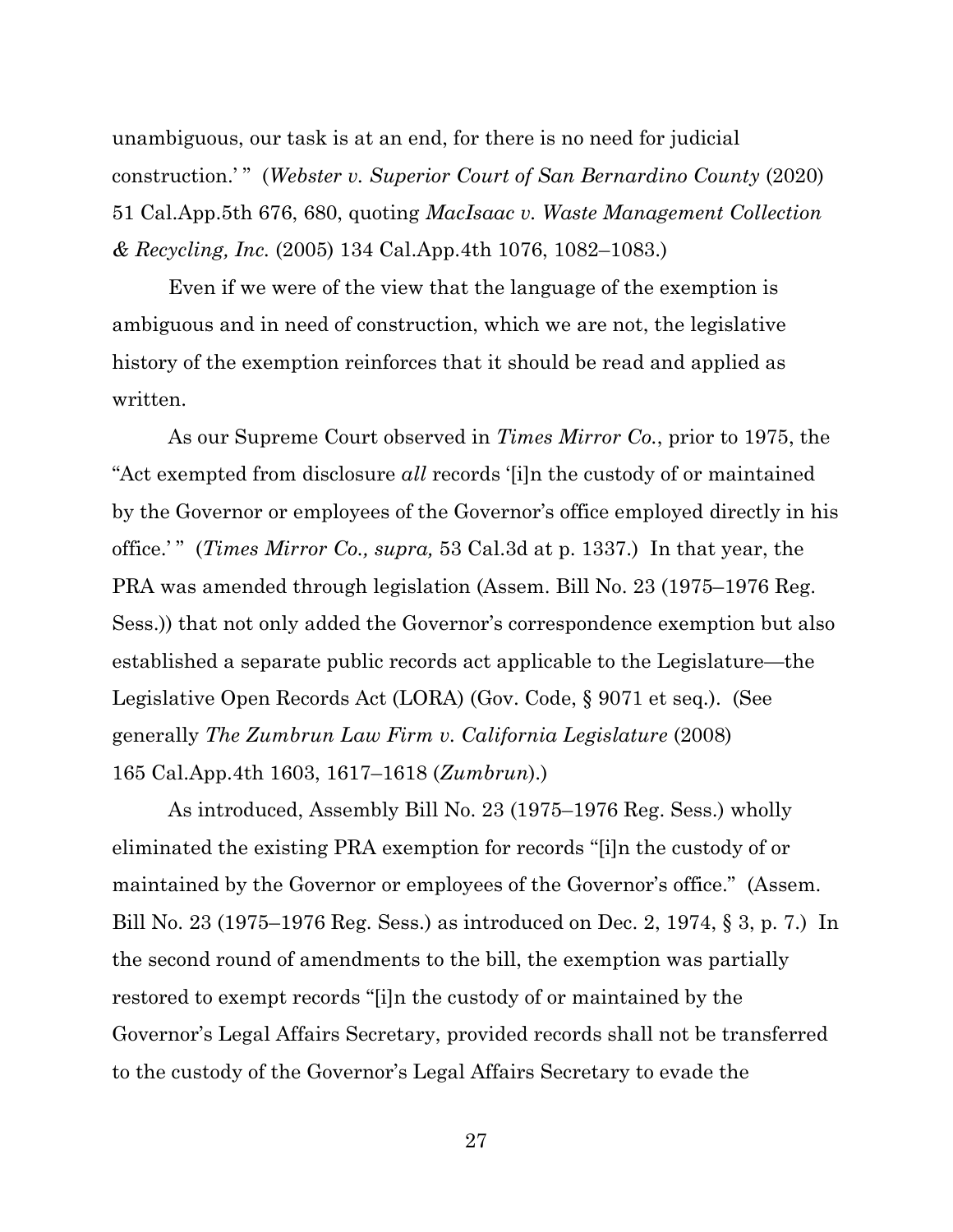disclosure provisions of this chapter. (*Id*., as amend. Feb. 20, 1975, § 3, pp. 7–8, italics omitted.)

The language of the exemption was changed to its present form—to exempt "[c]orrespondence of and to the Governor or employees of the Governor's office or in the custody of or maintained by the Governor's legal affairs secretary, provided public records shall not be transferred to the custody of the Governor's legal affairs secretary to evade the disclosure provisions of this chapter"—in the fourth round of amendments. (Assem. Bill No. 23 (1975–1976 Reg. Sess.) as amend. April 10, 1975, § 3, pp. 9–10.)

In this same round of amendments, two changes were made to the LORA that are of significance here. (Assem. Bill No. 23 (1975–1976 Reg. Sess.) as amend. April 10, 1975, § 1.) The first was a revision to an exemption that had been added to the LORA in the third round of amendments, exempting "[p]ersonal correspondence of and to Members of the Legislature." (*Id*., as amend. Mar. 31, 1975, § 1, p. 5.) In the fourth round of amendments, the word "personal" was deleted, so that the exemption excluded all "[c]orrespondence of and to individual Members of the Legislature and their staff." (*Id*., as amend. April 10, 1975, § 1, p. 5; Gov. Code, § 9075, subd. (h).) The second significant change was the addition of an exemption for all "[c]ommunications from private citizens to the Legislature." (Assem. Bill No. 23 (1975–1976 Reg. Sess.) as amend. April 10, 1975, § 1, p. 5; Gov. Code, § 9075, subd. (j).)

These PRA and LORA exemptions remained in the legislation without further change and are now codified in the PRA as Government Code section 6254, subdivision (l), and in the LORA as Government Code section 9075, subdivisions (h) and (j).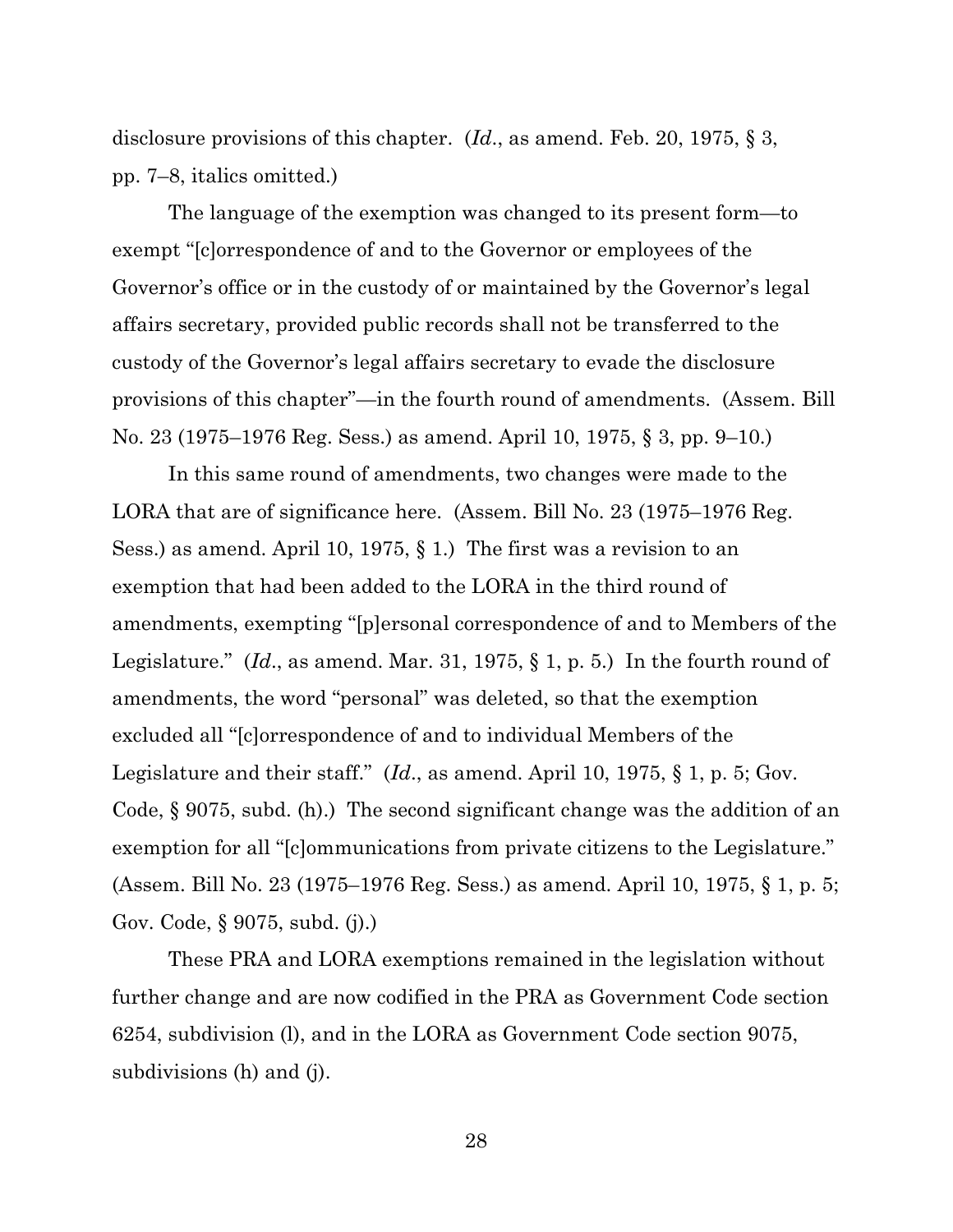Nothing in the amendment history suggests the correspondence exemptions in either the PRA or the LORA are limited to correspondence from private parties. To the contrary, it is notable that in the LORA, the Legislature removed the "personal" limitation that had been in an earlier version of the legislator correspondence exemption, bringing the LORA correspondence exemption in line with the newly added Governor's correspondence exemption. Further, the Legislature added a separate exemption to the LORA expressly limited to "communications from private citizens," evidencing that the Legislature knows how to limit an exemption in exactly the way petitioner proposes, when it intends to do so. The Legislature chose not to include any such language in either the LORA legislator correspondence exemption or the PRA Governor's correspondence exemption. (See *Kaanaana, supra,* 11 Cal.5th 158, 174 [other "enactments demonstrate[d] that the Legislature knew how to limit the definition of public work to construction-type work but knowingly eschewed such a limitation in drafting" the provision at issue]; *People v. Murphy* (2001) 25 Cal.4th 136, 159 [other statutory provisions demonstrated that when Legislature "wants a sentence calculated without consideration of some circumstance, it knows how to use language clearly expressing that intent"].)

Petitioner maintains that the fact the Legislature included a separate "communications from private citizens to the Legislature" exemption in the LORA but not in the PRA, "actually proves" the Governor's correspondence exemption in the PRA must be so limited. He contends the differences in the two acts reflect an intent "to treat the Governor's office *differently* from the Legislature," and therefore, as best we can understand his argument, the fact that the Legislature provided itself with a separate, additional exemption for "communications from private citizens" is of no consequence when it comes to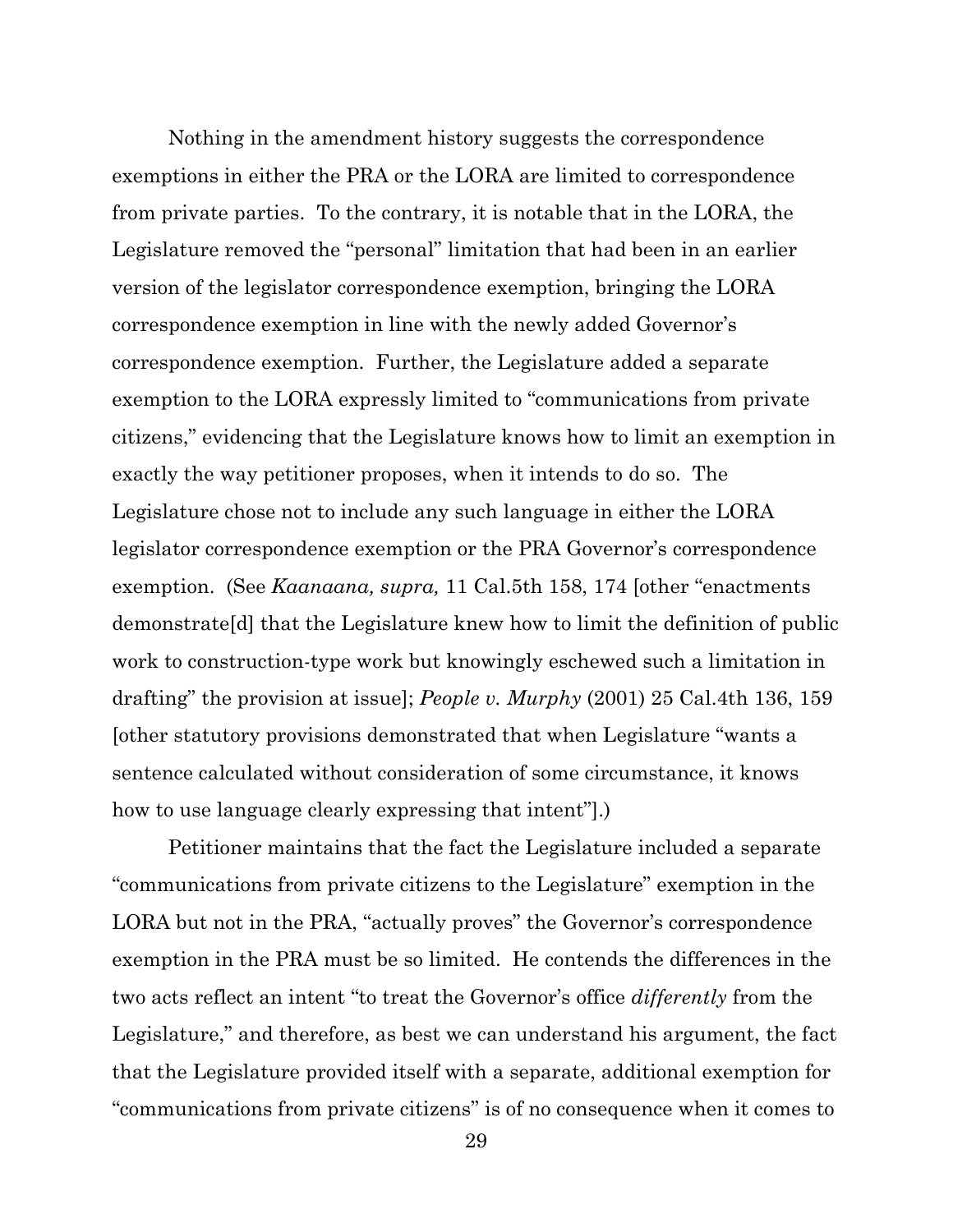determining the Legislature's intent relative to the Governor's correspondence exemption.

To begin with, petitioner's argument is contrary to the fundamental principles of statutory construction we have just discussed.

It also fails to take account of the fact that the PRA and the LORA "correspondence" exemptions are distinctly different from the LORA "communications from private persons" exemption. The correspondence exemptions pertain to persons who can and do author and read correspondence, namely the Governor and his or her staff and individual legislators and their staff. These exemptions also exempt only a subset of communications, specifically correspondence. In contrast, the "communications from private persons to the Legislature" exemption in the LORA exempts all forms of communications directed to a body politic, namely the Legislature. Given the large number of constituents and special interest groups who participate in the legislative process, not only by corresponding with particular legislators, but also by testifying before legislative committees and subcommittees, the Legislature's perceived need for an exemption for "communications" by "private persons" to the "Legislature" is understandable. Given the different character of the Governor's Office, it is equally understandable that the Legislature would have been of the view that no similar exemption for communications by private persons to the Governor's Office, as a body incorporate, was necessary.

Turning to the bill analyses and committee reports, they, like the amendment history, reflect no intent that the correspondence exemptions in either the PRA or the LORA are limited to correspondence from private parties. (E.g., Legis. Analyst, analysis of Assem. Bill No. 23 (1975–1976 Reg. Sess.) as amend. April 10, 1975, pp. 2–4 [bill establishes "exceptions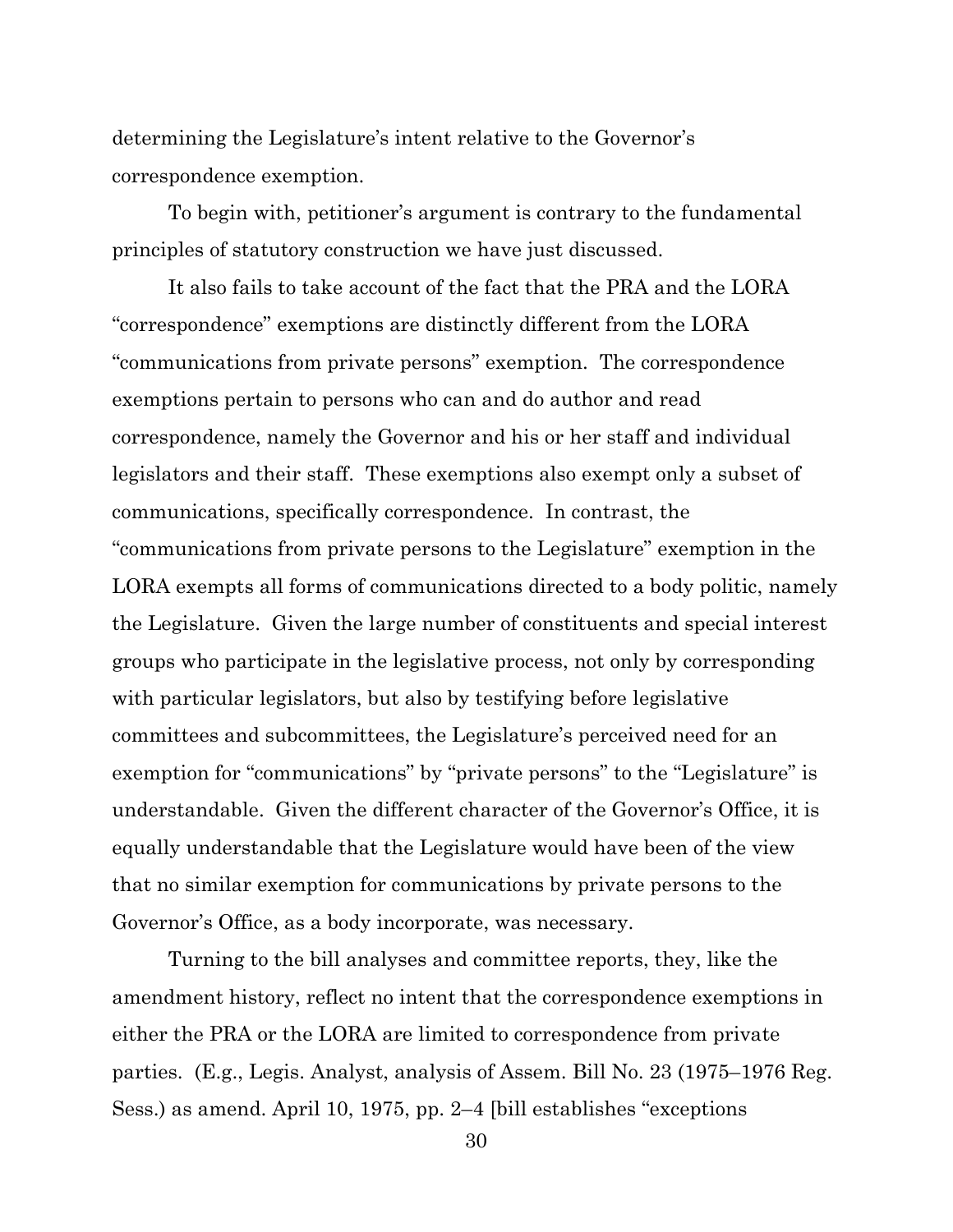respecting the public disclosure of records," (underscoring omitted) including "[i]f the document sought is correspondence of and to the Governor or employees of the Governor's Office . . .", and "[c]orrespondence of and to members of the Legislature"]; Unfinished Business, conc. in Sen. Amend., Assem. Bill No. 23 (1975–1976 Reg. Sess.) as amend June 17, 1975 [bill "does not require disclosure of correspondence of and to the Governor or his employees or records maintained by the Governor's Legal Affairs Secretary"].)

The Enrolled Bill Report prepared by the State Water Resources Control Board /Environmental Quality Agency is particularly illuminating and made the following comments about the Governor's correspondence exemption: "Existing law (the CPRA) exempts from the duty to disclose those records that are 'in the custody of or maintained by the Governor or employees of the Governor's office employed directly in his office'. This bill would amend that exemption to read: 'correspondence of and to the Governor or employees of the Governor's Office or in the custody of or maintained by the Governor's legal affairs secretary.' The effect of this change in lanaguage is not completely clear. The term 'correspondence of and to the Governor . . .' is very broad, but it must be interpreted as describing a class of records less general than the existing CPRA exemption, viz., records generally that are 'in the custody of or maintained by the Governor[.] . . .' An obvious example of records that would be exempt under existing law, but probably not exempt under this bill, would be memoranda physically prepared or dictated by the Governor for his own record, i.e., not as correspondence to another." (Enrolled Bill Report, Environmental Quality Agency, State Water Resources Control Board, Assem. Bill No. 23 (1975–1976 Reg. Sess.), pp. 1–2.)

The Enrolled Bill Report prepared by the Office of the Secretary observed: "The provisions of the bill applying to the Legislature are very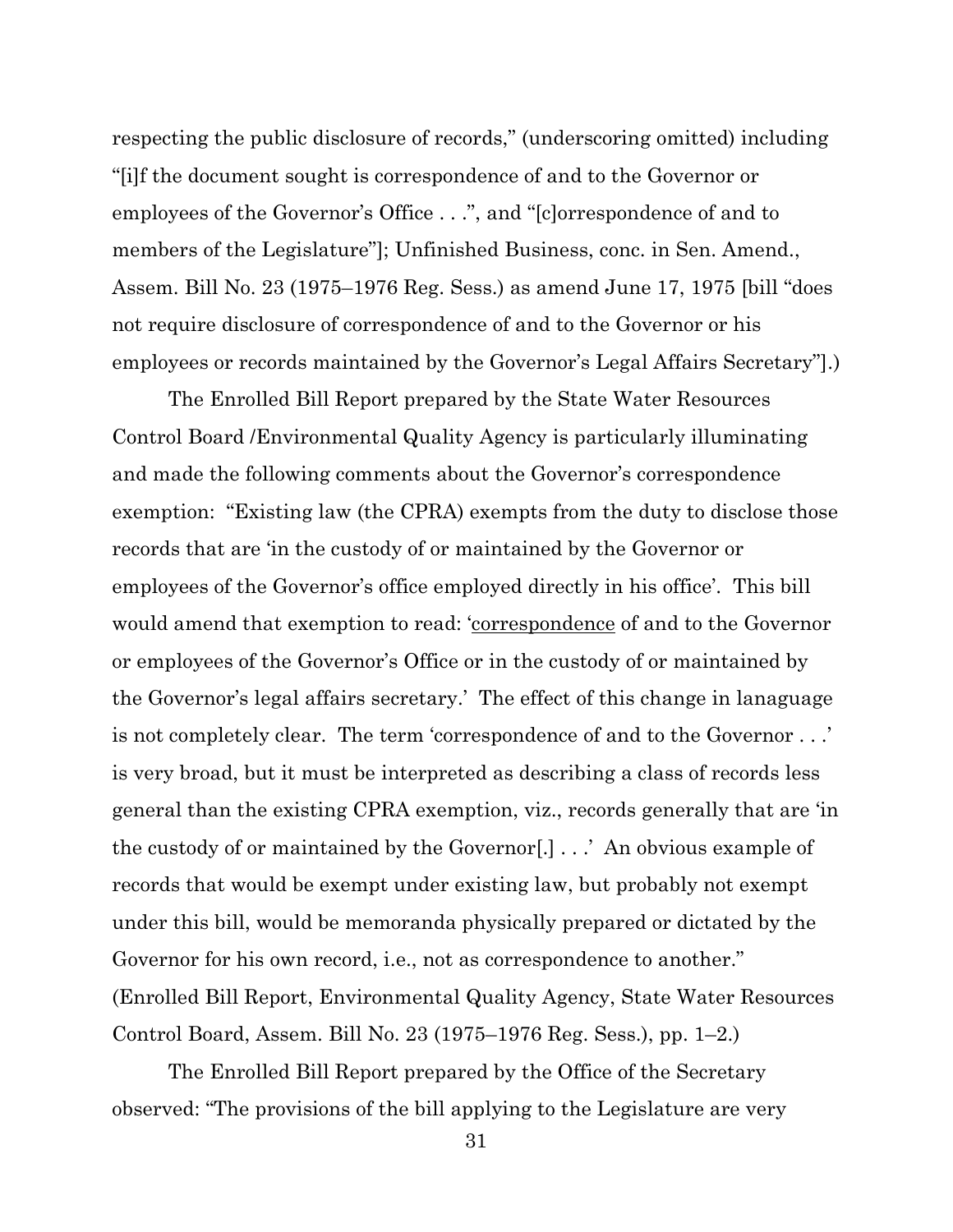similar to the existing Public Records Act. Most of the definitions and exceptions are the same. Subtle but important differences appear in the exceptions. The bill would exempt legislative memoranda for the Legislature<sup>[15]</sup> but not for the Governor. It would exempt preliminary drafts and notes for the Legislature without the qualification that appears in the Public Records Act limiting the exception to memoranda which are not retained in the ordinary course of busines provided that the public interest in disclosure [sic].<sup>[16]</sup> This qualification makes the exception for executive departments and the Governor's Office very narrow while the simple exception for legislative offices is extremely broad." (Enrolled Bill Report, Office of the Secretary, Assem. Bill No. 23 (1975–1976 Reg. Sess.), p. 1.)

The report went on to comment that the "problems" presented by the bill "arise from the differences" in disclosure obligations between "the Legislative Branch and the Executive Branch. . . . The problem comes in opening up all records in the Governor's Office except for correspondence of and to the Governor or employees to [*sic*] the Governor's Office and except for records in the custody of the Legal Affairs Secretary. This denies to the Governor's Office protection which the Legislature has preserved for itself." (Enrolled Bill Report, Office of the Secretary, Assem. Bill No. 23 (1975–1976

<sup>15</sup> This LORA exemption excludes from disclosure: "Preliminary drafts, notes, or legislative memoranda, except as provided in Section 9080." (Gov. Code, § 9075, subd. (a).) Section 9080 requires legislative committees to retain records that constitute legislative history materials. (*Id*., § 9080, subds. (a) & (b).)

<sup>16</sup> The PRA exemption excludes from disclosure: "Preliminary drafts, notes, or interagency or intra-agency memoranda that are not retained by the public agency in the ordinary course of business, if the public interest in withholding the records clearly outweighs the public interest in disclosure." (Gov. Code, § 6254, subd. (a).)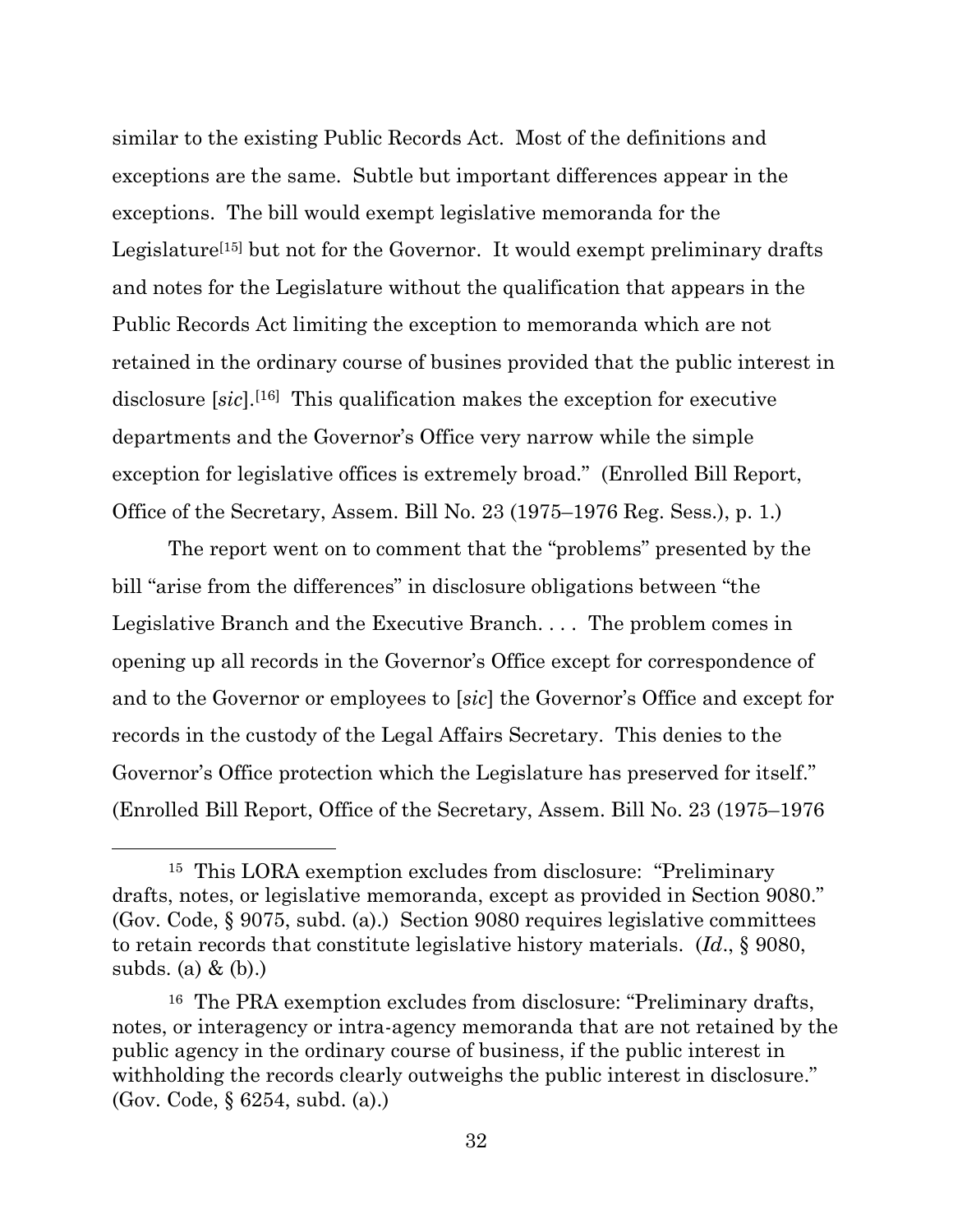Reg. Sess.), pp. 2–3.) For example, while the bill exempts "legislative memoranda," there is no "similar specific exemption for the Governor's Office," and "a court would probably find that legislative memoranda in the Governor's Office would be [a disclosable] public records." (*Id.* at p. 3.)

Thus, what the legislative history discloses is that the Legislature curtailed the formerly broad exemption for *all records* "[i]n the custody of or maintained by the Governor or employees of the Governor's office employed directly in his office . . ." (Assem. Bill No. 23 (1975–1976 Reg. Sess.) as introduced Dec. 2, 1974, § 3, p. 7) by limiting the exemption to "*[c]orrespondence* of and to the Governor or employees of the Governor's office or in the custody of or maintained by the Governor's legal affairs secretary." (*Id*., as amend. April 10, 1975, § 3, p. 9, italics omitted.) This was a significant curtailment of the then existing all-records exemption, and there is no indication whatsoever in the legislative history that the Legislature intended to further limit "correspondence" to only that to the Governor's office from private parties.

On the contrary, as the Enrolled Bill Reports indicate, the correspondence exemptions were viewed as being "very broad" (Enrolled Bill Report, Environmental Quality Agency, State Water Resources Control Board, Assem. Bill No. 23 (1975–1976 Reg. Sess.), p. 2), and the issue that was anticipated would come before the courts is whether a particular writing sent to, or generated by, the Governor and/or his or her staff is "correspondence," as opposed to some other category of written communication, such as a memorandum dictated by the Governor for his or her personal use (*ibid*.), "preliminary drafts and notes" prepared by the Governor's Office on pending legislation (Enrolled Bill Report, Office of the Secretary, Assem. Bill No. 23 (1975–1976 Reg. Sess.), p. 1), "legislative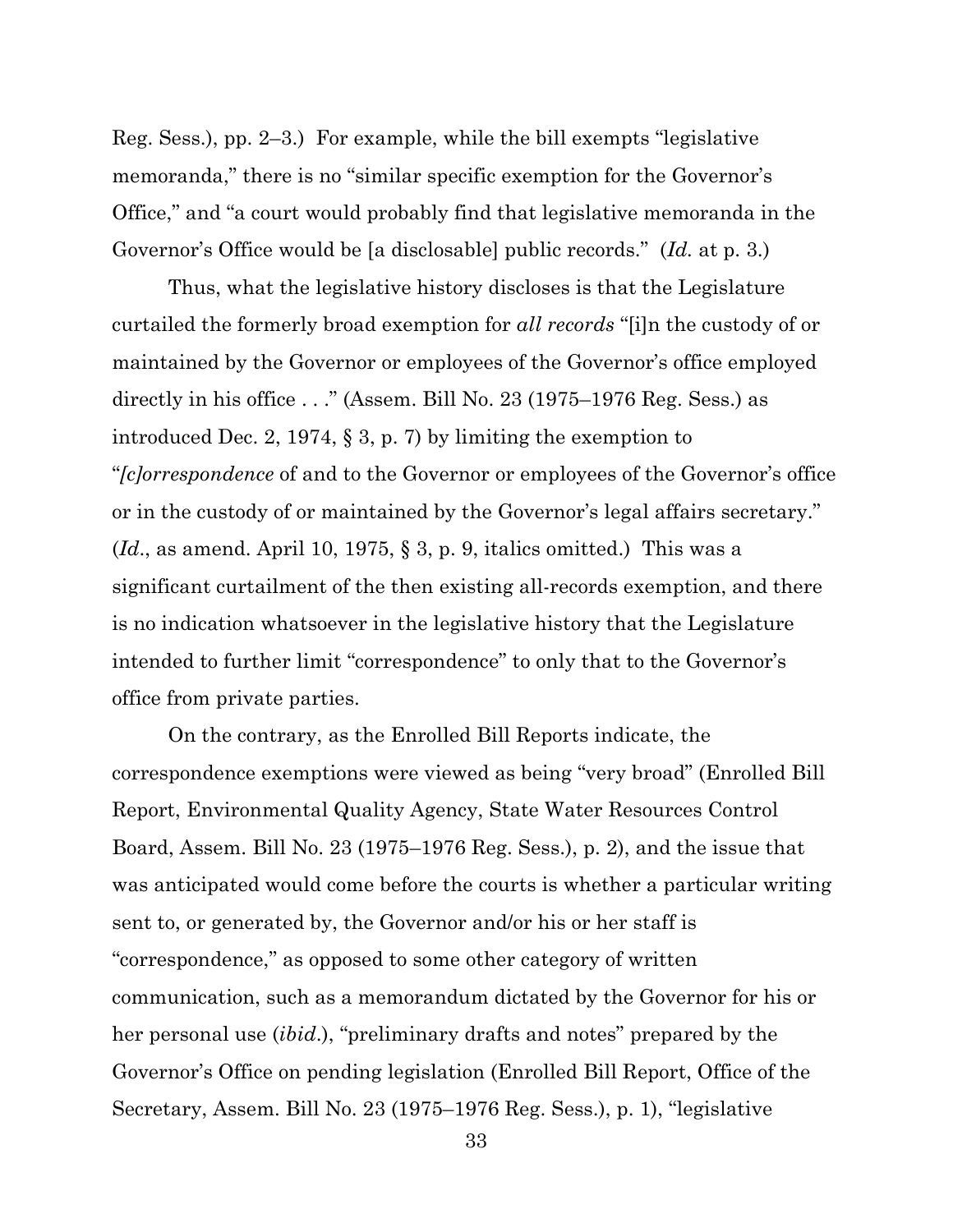memoranda" prepared by the Governor's office (*id.* at p. 3), or personal calendars and schedules prepared for the Governor by his or her staff. (*Times Mirror Co., supra*, 53 Cal.3d at pp. 1336–1337.)

We therefore conclude, not only in light of the exemption's plain language, but also its legislative history, that the Governor's exemption in the PRA is not limited, as petitioner advocates, to correspondence from private parties, but applies to any writing "of and to" the Governor and his or her staff that qualifies as "correspondence" under the Act.17 (See *Times Mirror Co., supra*, 53 Cal.3d at pp. 1336–1337; *First Amendment Coalition, supra,* 67 Cal.App.4th at pp. 168–173.)

Petitioner urges that only his proffered reading of the Governor's exemption comports with the directive of article I, section 3 of our state constitution that "a statute . . . shall be . . . narrowly construed if it limits the right of access" to public meetings and records. (Cal. Const. art I, § 3, subd. (b)(2).) Not only was this provision added to our constitution in 2004, long after enactment of the PRA and the exemptions at issue, but it also expressly states "[t]his subdivision does not repeal or nullify, expressly or by implication, any constitutional or statutory exception to the right of access to

<sup>&</sup>lt;sup>17</sup> We are not called on to decide, nor are we deciding, whether the proviso pertaining to records "in the custody of or maintained by the Governor's Legal Affairs Secretary" is limited to correspondence or includes other public records, as well. (See Enrolled Bill Report, Office of the Secretary, Assem. Bill No. 23 (1975–1976 Reg. Sess.), p. 2.; *Ibid*. [bill "would also exempt correspondence of and to the Governor or employees of the Governor's Office, *and* records in the custody of or maintained by the Governor's Legal Affairs Secretary. The bill provides that public records shall not be transferred to the custody of the Governor's Legal Affairs Secretary in order to evade the disclosure provisions of the bill." Italics added.].)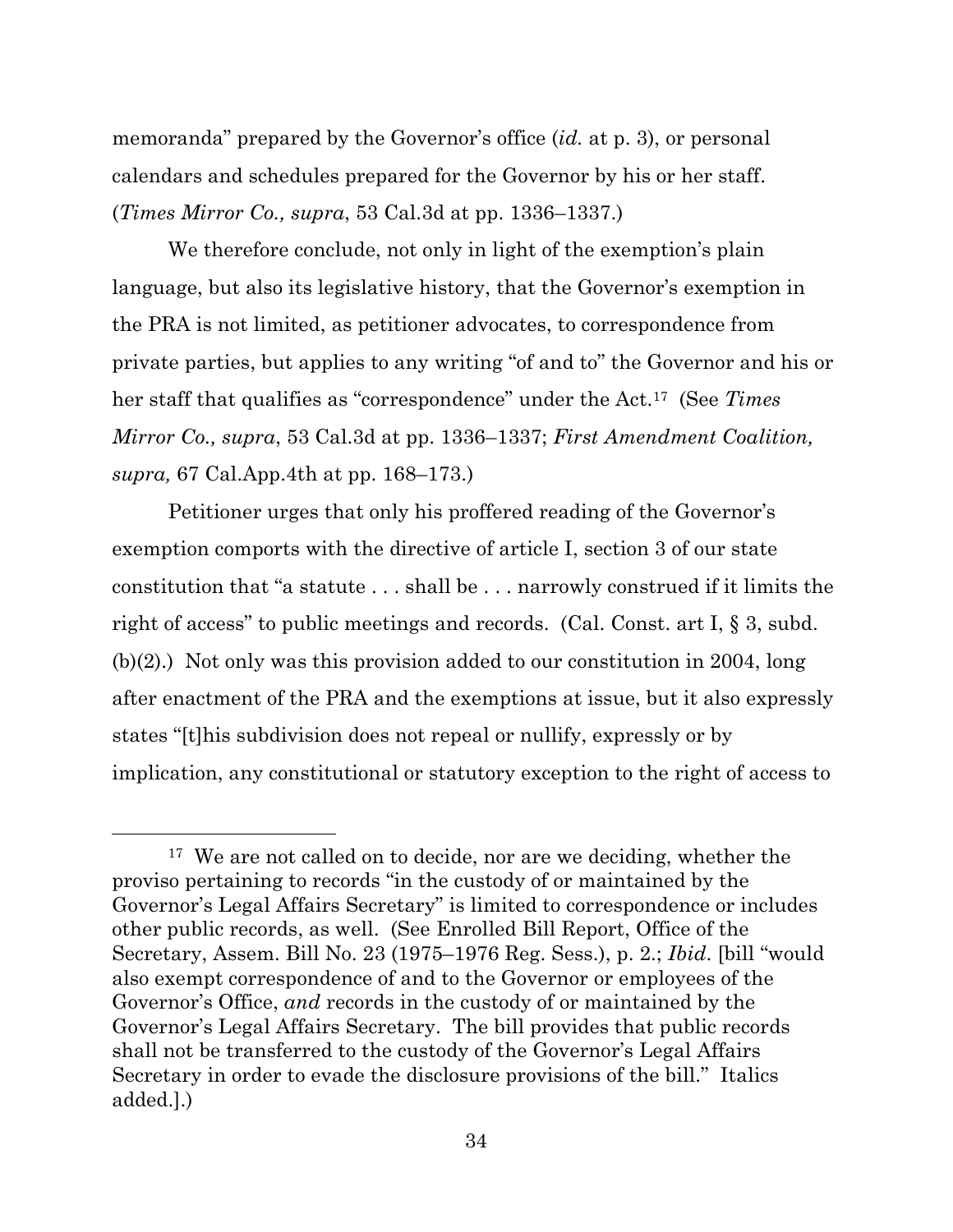public records." (*Id*., § 3, subd. (b)(5).) Thus, we properly focus here on the language and legislative history of the statutory exemption at issue.

The Governor's correspondence exemption is one of several exemptions—such as the exemptions for "[p]reliminary drafts, notes, or interagency or intra-agency memoranda that are not retained by the public agency in the ordinary course of business" on a sufficient showing of interest in their nondisclosure (Gov. Code, § 6254, subd. (a)), and "[r]ecords, the disclosure of which is exempted or prohibited pursuant to" any evidentiary privilege (*id*., § 6254, subd. (k)), as well as the "catchall" exemption for records in specific cases where the interest in nondisclosure "clearly outweighs" the interest in disclosure (*id.,* § 6255)—that are "grounded in the unromantic reality of politics" and "rest[] on the understanding that if the public and the Governor were entitled to precisely the same information, neither would likely receive it. Politics is an ecumenical affair; it embraces persons and groups of every conceivable interest: public and private; popular and unpopular; Republican and Democratic and every partisan stripe in between; left, right and center. To disclose every private meeting or association of the Governor and expect the decisionmaking process to function effectively, is to deny human nature and contrary to common sense and experience." (*Times Mirror Co.*, *supra,* 53 Cal.3d at p. 1345, italics omitted; see *Haynie, supra,* 26 Cal.4th at p. 1064 [while the PRA furthers the public's important interest in access to information, "[a]t the same time, the act recognizes that certain records should not, for reasons of privacy, safety, and efficient government operation, be made public"].)

Indeed, as the high court pointed out in *Times Mirror Co.,* the Freedom of Information Act (FOIA), on which the PRA was modeled, exempts in a single provision both " 'inter-agency and intra-agency memorandums or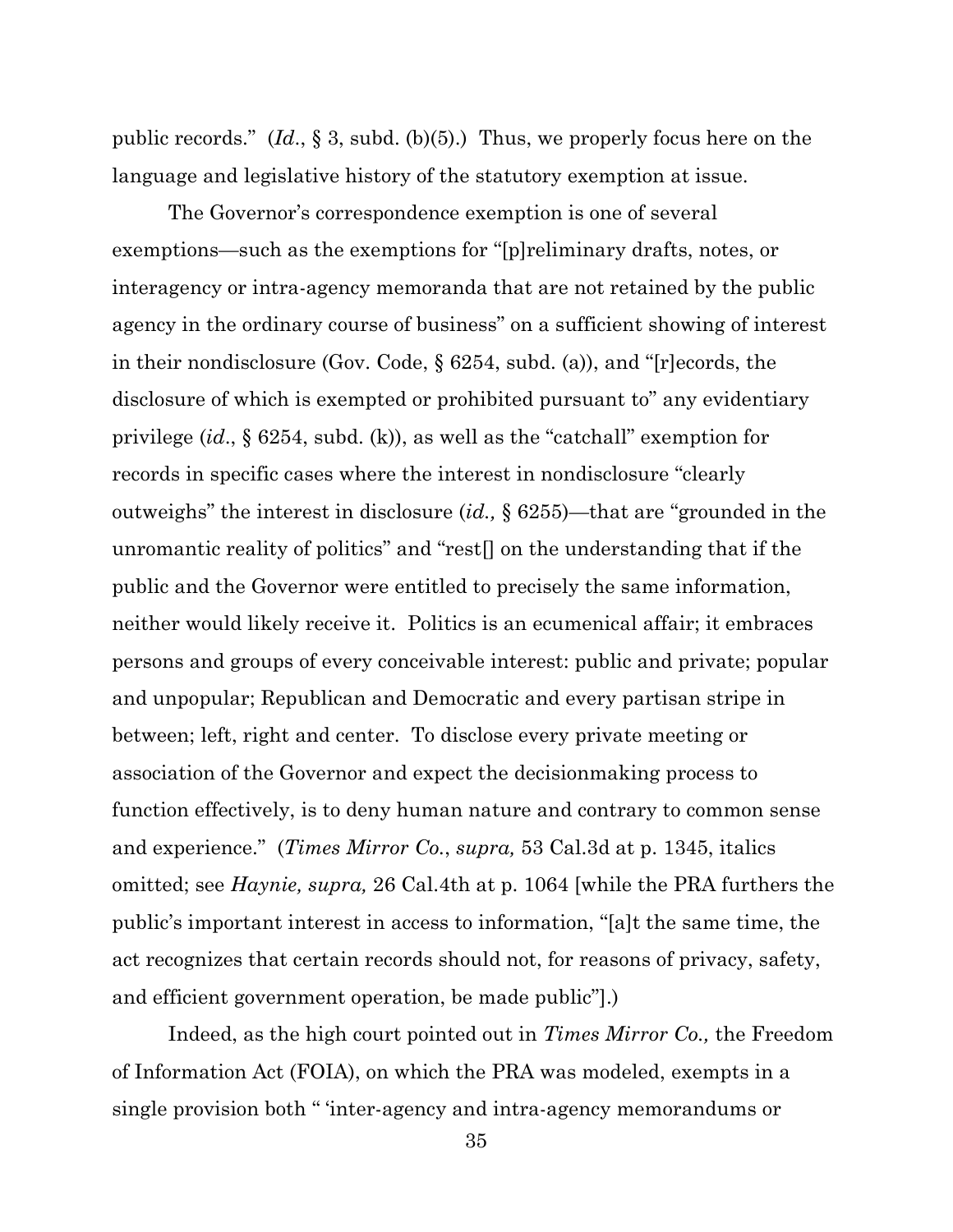*letters* which would not be available by law to a party other than an agency in litigation with the agency' " (*Times Mirror Co.*, *supra,* 53 Cal.3d at pp. 1338, 1340, fn. 11, italics added), and "Congress's main concern" in enacting this provision "was that 'frank discussion of legal or policy matters' might be inhibited if 'subjected to public scrutiny,' and that 'efficiency of Government would be greatly hampered' if, with respect to such matters, government agencies were 'forced to "operate in a fishbowl." ' " (*Id.* at p. 1340, quoting *EPA v. Mink* (1973) 410 U.S. 73, 87,<sup>18</sup> quoting from Sen.Rep. No. 813, 89th Cong., 1st Sess., p. 9.)

Thus, while petitioner rightly emphasizes the public interest in ready access to public records, the Legislature has also recognized, and protected, competing public interests in the robust exchange and deliberative consideration of information during the governing process in both the executive and legislative branches. Where the divide should be drawn in accommodating these varying interests is certainly a fair matter of debate. But the Legislature has drawn the line as to "[c]orrespondence of, and to the Governor or employees of the Governor's office" in no uncertain terms, and further debate as to the soundness of this accommodation of interests is properly one had in the legislative, rather than judicial, domain.

We now turn to petitioner's apparent view that "correspondence" for purposes of the PRA does not include communications composed or transmitted by way of e-mail or texts—the sole point raised in his administrative appeal, but not one he has pressed with any specificity in this writ proceeding. In *Times Mirror Co.,* after rejecting the Governor's proffered

<sup>18</sup> Superseded by statute on other grounds as stated in *C.I.A. v. Sims* (1985) 471 U.S. 159, 189, fn. 5. (conc. opn.).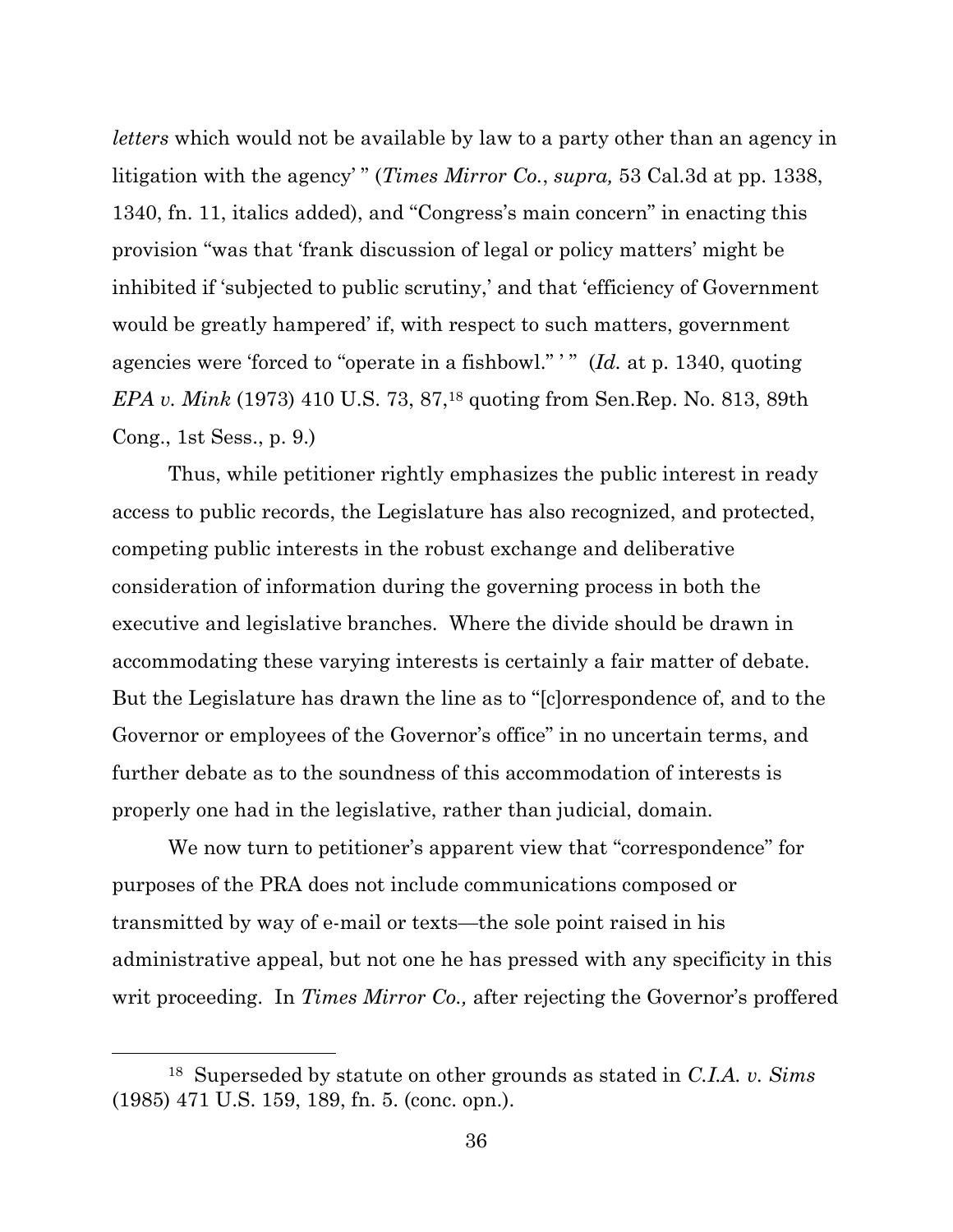definitions of "correspondence," the high court, indeed, stated "that for purposes of the Act, the correspondence exemption must be confined to communications by letter." (*Times Mirror Co., supra,* 53 Cal.3d at p. 1337.) However, the court made this pronouncement in 1991—during a different technological era. Correspondence was then still largely formalized and delivered by mail, or when speed was necessary, by FAX. It is now three decades later, and we would be ignoring present reality were we to agree with petitioner's initial take on the correspondence exemption and conclude it applies only to correspondence drafted and delivered through now neararchaic means. (See *First Amendment Coalition, supra,* 67 Cal.App.4th at p. 168 [despite "written letter" language of *Times Mirror Co.*, court was "not disposed to so formalistic a resolution of the issue"].)

The import of the Supreme Court's holding in *Times Mirror Co.* is that there is a qualitative distinction between "communications"—a term "so broad as to encompass nearly every document generated by the Governor's office" (*Times Mirror Co., supra,* 53 Cal.3d at p. 1337)—and "correspondence," and that only records of the latter sort come within the exemption. Thus, the salient question in the wake of *Times Mirror Co.*, is whether a communication is fairly characterized as correspondence or some other form of written communication, such as a calendar or schedule, a private memo dictated and used solely by the Governor, or a legislative analysis prepared by and for the use of the Governor's office.

This brings us to whether our holding as to the scope of the Governor's correspondence exemption resolves the instant writ proceeding.

As we have discussed, in his PRA requests petitioner sought only communications "between" Batjer and/or her senior executive staff, and certain members of the Governor's staff.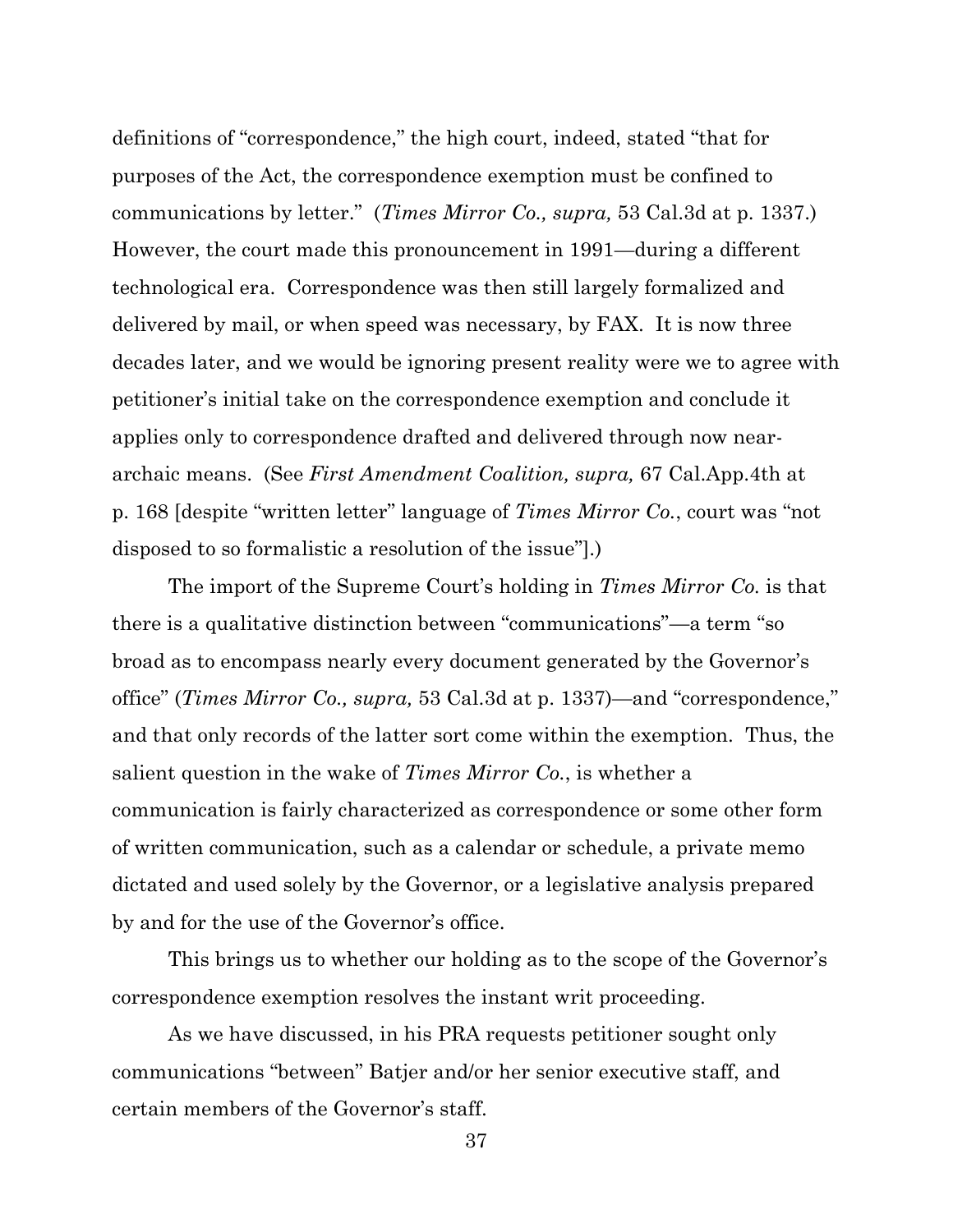In his administrative appeal, petitioner raised a single objection to the CPUC's denial of his requests—that the Governor's correspondence exemption " 'must be confined to communications by letter,' " citing *Times Mirror Co.* and requesting that the commission disclose "all texts, emails, and calendar entries." Presumably, petitioner included calendar entries in light of the Supreme Court's holding in *Times Mirror Co.* that the Governor's calendars and schedules were not "correspondence" and therefore did not fall within the Governor's correspondence exemption (but did fall within the deliberative process privilege). It is not readily apparent, however, nor has petitioner ever explained, how calendar entries could constitute a communication "between" Batjer and/or her principal executive staff, and the Governor's staff.

It his later letter to the CPUC complaining about the untimely handling of his administrative appeal, petitioner claimed the Governor's correspondence exemption did not apply because it assertedly applied only to correspondence from private parties. As for *Times Mirror Co.,* petitioner made only the following brief, nearly incomprehensible comment—that he had cited "the narrow construction the California Court of Appeals had given subsection 6254(l) in *Times Mirror Co. v. Superior Court,* (1991) 53 Cal.3d 1325, 1337." In any event, other than asserting the correspondence exemption applied only to correspondence from private parties, petitioner made no claim that any of the communications he sought did not otherwise qualify as "correspondence" because they were some other form of written communication.

In his writ petition, the only assertion petitioner made with respect to the Governor's correspondence exemption was that it was limited to correspondence from private parties. Again, he made no claim that any of the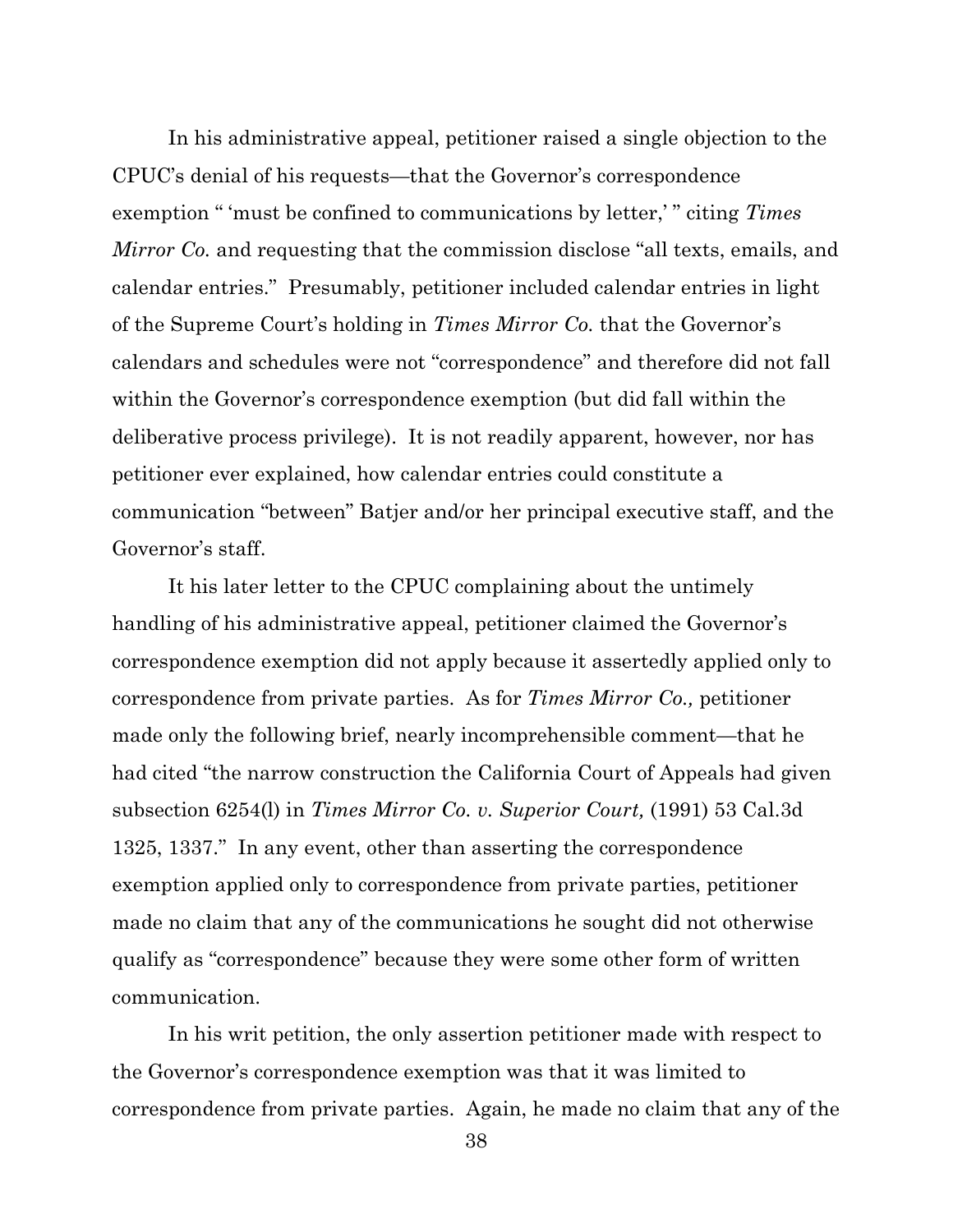communications he sought did not otherwise qualify as "correspondence" under the PRA.

Four months later, the CPUC served petitioner with a copy of its draft resolution, scheduled for action at the next board meeting. He submitted extensive comments, which as to the Governor's correspondence exemption, reiterated the arguments he previously advanced in his correspondence to the CPUC and in his writ petition filed in this court. That is, he continued to urge that the Governor's correspondence exemption applies only to correspondence to the Governor's Office from private parties.

The commission's final resolution addressed and rejected petitioner's position as to the scope of the exemption and concluded the exemption applied to the communications sought "between" Batjer and/or her principle executive staff and the Governor's staff. The resolution states, petitioner "is not seeking internal CPUC communications; nor is he requesting of the Governor's Office its internal communications; he is seeking 'correspondence of and to the Governor or employees of the Governor's Office,' which request falls squarely under the plain wording of the exception."

In its return, the CPUC reiterated the points made in its resolution as to the Governor's exemption.

In his reply, petitioner continued to maintain, as stated in his argument heading, that "The 'Governor's Correspondence Exemption' Does Not Apply to Intergovernmental Communications; It Has Been Judicially Limited to Correspondence Sent *to* the Governor's Office by Private Citizens 'Outside of Government.'" (Boldface omitted.) He thus concluded, "[b]ecause all of the public records sought by Petitioner Rittiman were exchanged between two government offices, not sent *to* the Governor's office 'from correspondents outside of government,' [Government Code] section 6254(l) . . .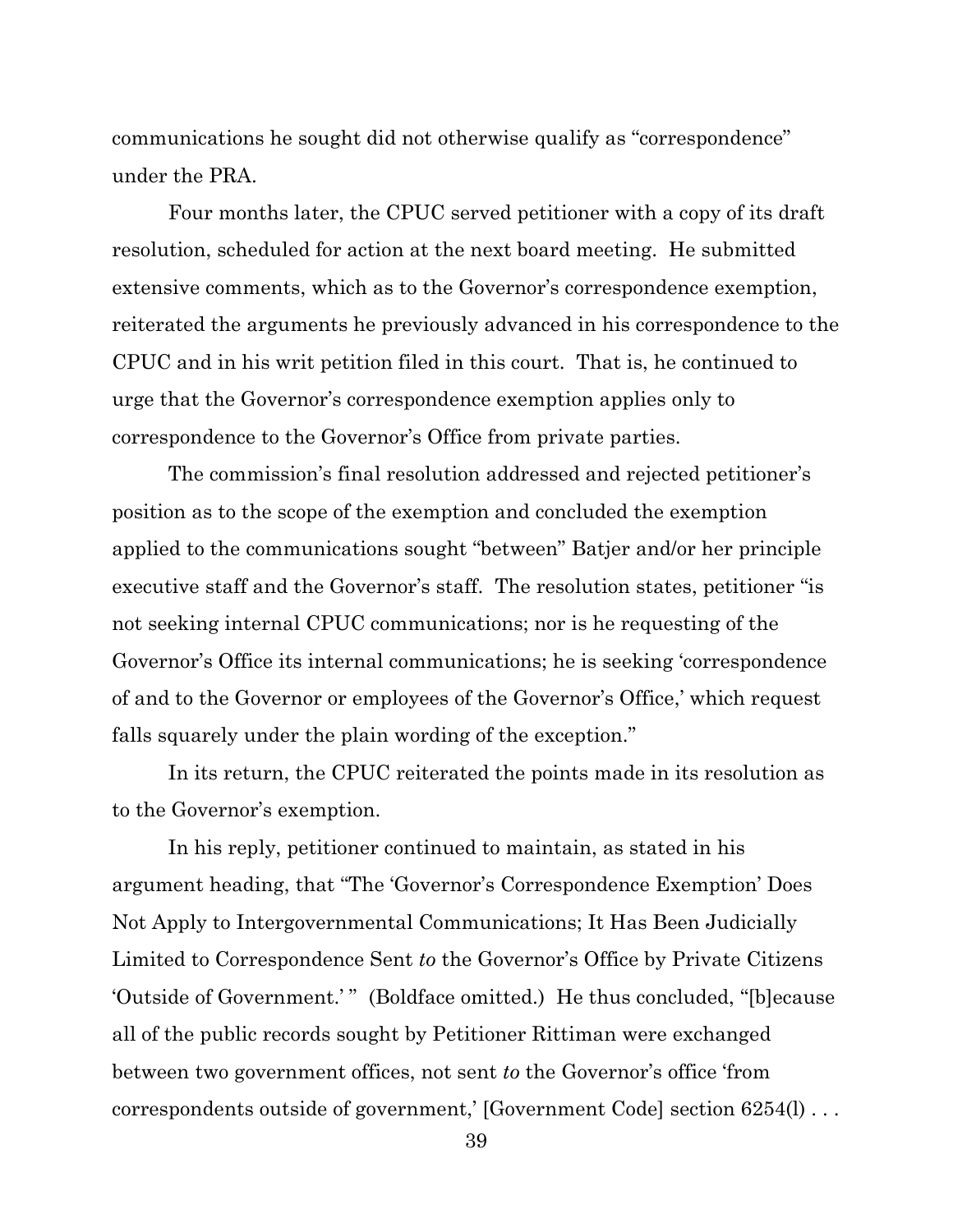does not apply to any of them." Again, petitioner made no claim that the records sought do not otherwise qualify as "correspondence" under the exemption because they are some other kind of written communication.

Thus, as petitioner has presented his case to us, it rises or falls on his claim that the Governor's exemption should not be applied according to its plain terms, but should be judicially rewritten to apply solely to correspondence from private parties. He has made no claim that the records he seeks—of "exchanges" between Batjer and/or her principle executive staff, and the Governor's staff—do not otherwise qualify as "correspondence" under the PRA. Since we have rejected his claim as to the scope of the correspondence exemption, we need not proceed further. 19

### **III. DISPOSITION**

The CPUC's demurrer to the petition for writ of mandate is sustained without leave to amend on the ground the records petitioner seeks are exempt from disclosure under the Governor's correspondence exemption (Gov. Code, § 6254, subd. (l)). This proceeding is therefore dismissed.

<sup>19</sup> We therefore need not, and do not, reach any issue as to the applicability of the deliberative process privilege.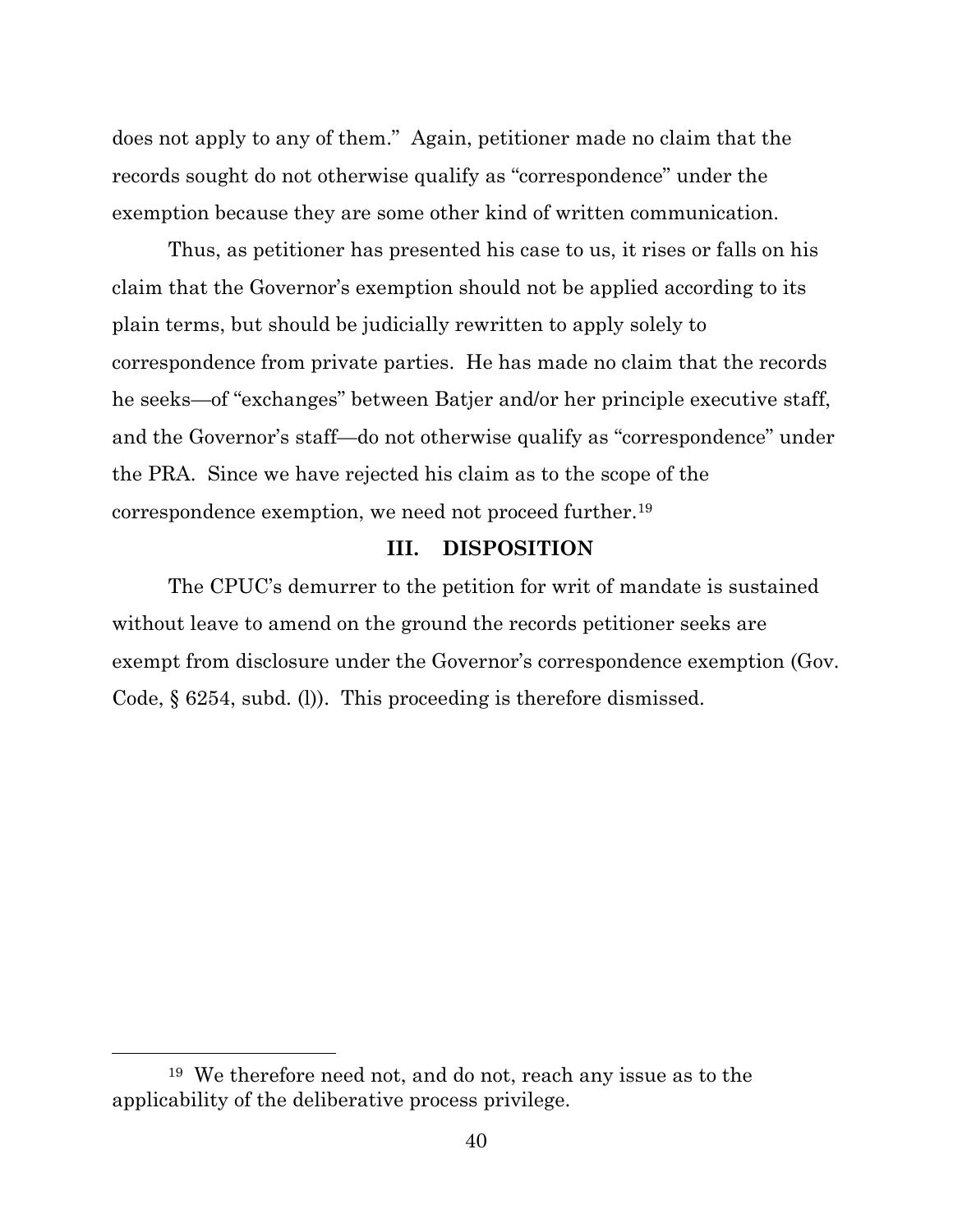Banke, J.

\_\_\_\_\_\_\_\_\_\_\_\_\_\_\_\_\_\_\_\_\_\_\_\_\_

We concur:

Humes, P.J.

\_\_\_\_\_\_\_\_\_\_\_\_\_\_\_\_\_\_\_\_\_\_\_\_\_

\_\_\_\_\_\_\_\_\_\_\_\_\_\_\_\_\_\_\_\_\_\_\_\_\_

Margulies, J.

A162842, *Rittiman v. Public Utilities Commission*